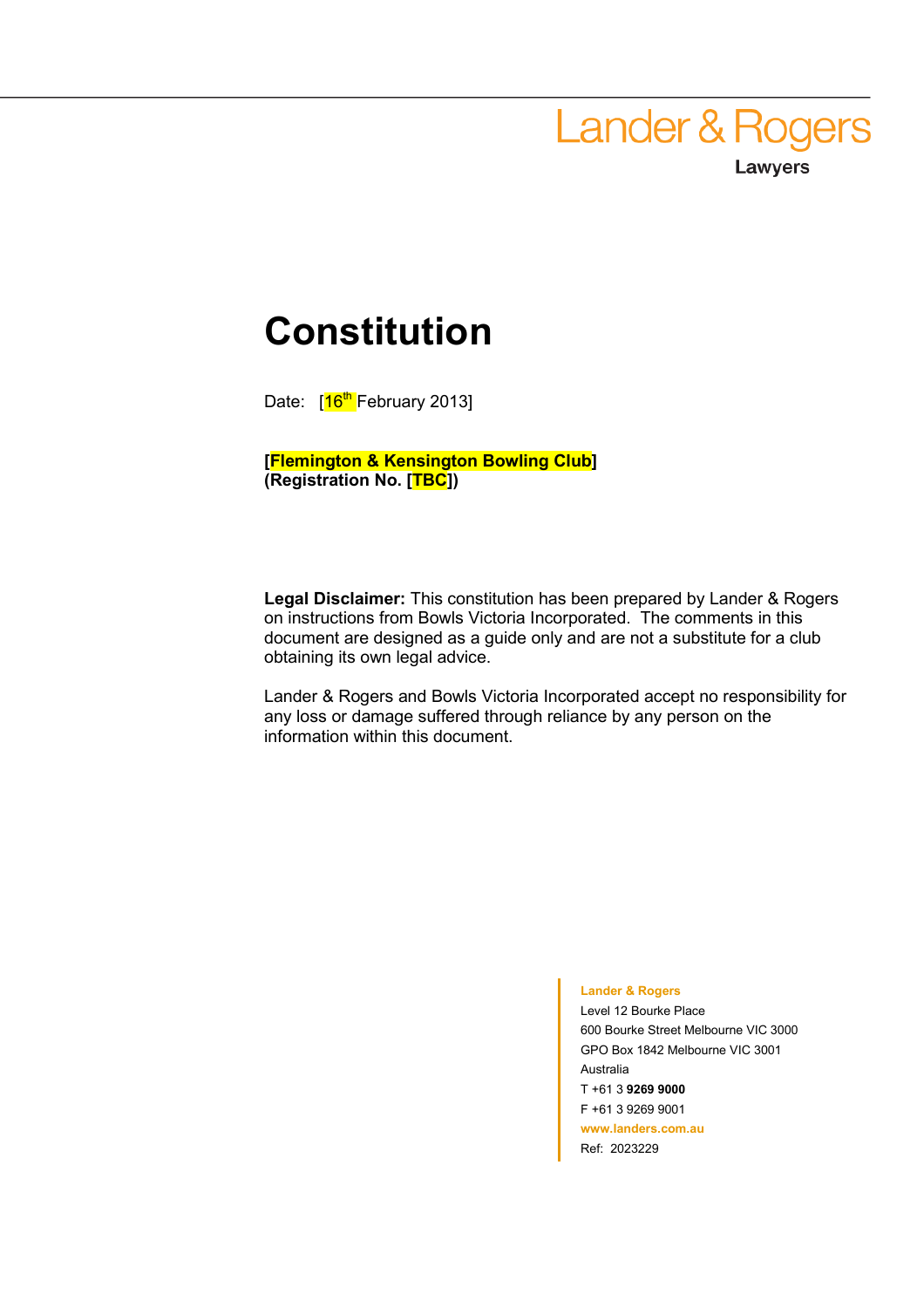## TABLE OF CONTENTS

| 1.             |                                               |  |  |  |  |  |
|----------------|-----------------------------------------------|--|--|--|--|--|
| 2.             |                                               |  |  |  |  |  |
| 3.             |                                               |  |  |  |  |  |
| 4.             |                                               |  |  |  |  |  |
| 5.             | 5.1<br>5.2<br>5.3                             |  |  |  |  |  |
|                |                                               |  |  |  |  |  |
| 6.             | 6.1<br>6.2<br>6.3<br>6.4<br>6.5<br>6.6<br>6.7 |  |  |  |  |  |
| 7 <sub>1</sub> |                                               |  |  |  |  |  |
| 8.             | <b>REGISTERS</b><br>8.1<br>8.2                |  |  |  |  |  |
| 9.             | 9.1<br>9.2<br>9.3<br>9.4                      |  |  |  |  |  |
| 10.            | 10.1<br>10.2<br>10.3<br>10.4<br>10.5<br>10.6  |  |  |  |  |  |
|                |                                               |  |  |  |  |  |
| 11.            | 11.1<br>11.2<br>11.3                          |  |  |  |  |  |
| 12.            | 12.1<br>12.2                                  |  |  |  |  |  |
| 13.            | 13.1<br>13.2                                  |  |  |  |  |  |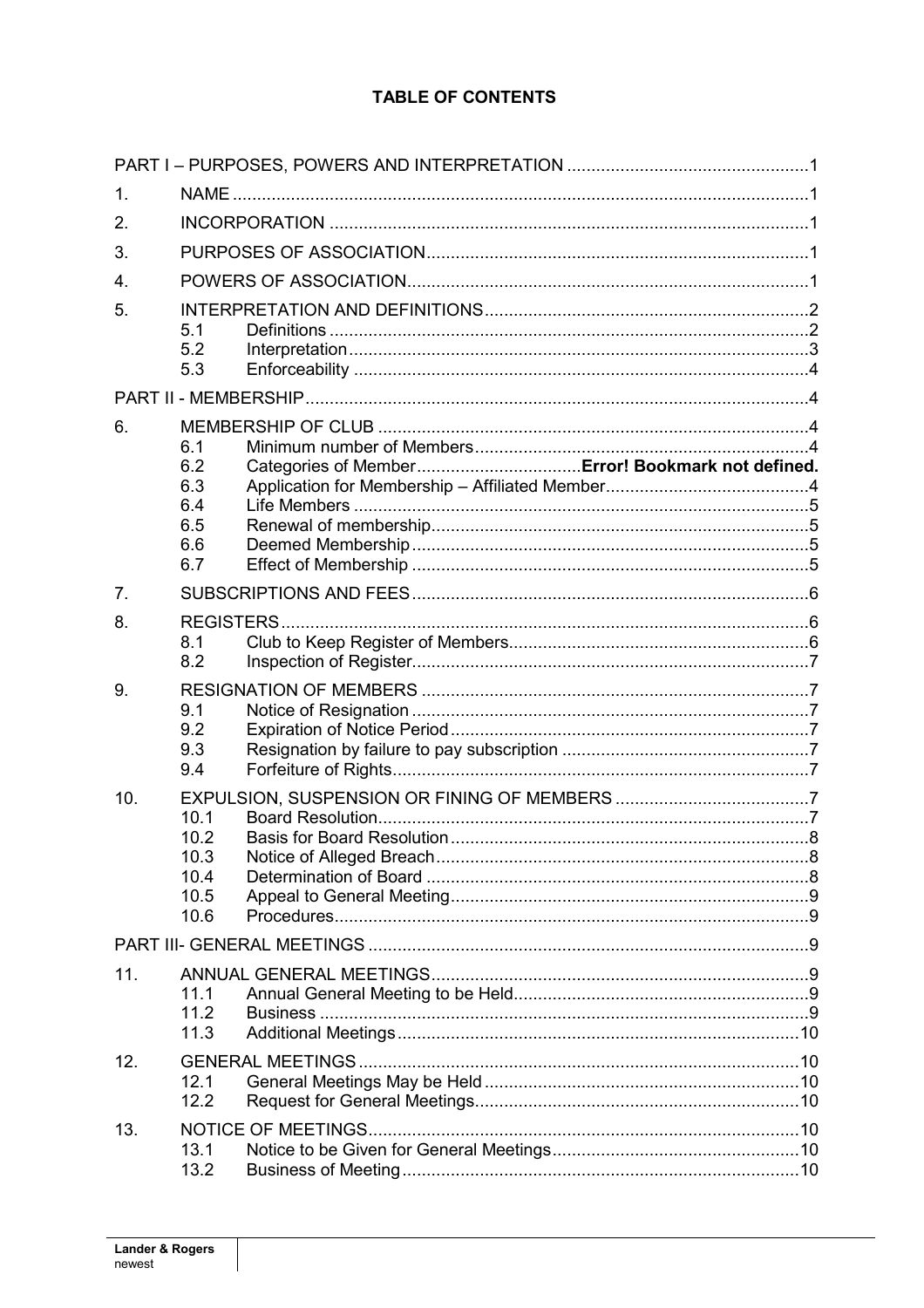| 14. |              |  |  |  |  |  |  |
|-----|--------------|--|--|--|--|--|--|
|     | 14.1         |  |  |  |  |  |  |
|     | 14.2         |  |  |  |  |  |  |
|     | 14.3         |  |  |  |  |  |  |
|     | 14.4         |  |  |  |  |  |  |
| 15. |              |  |  |  |  |  |  |
|     | 15.1         |  |  |  |  |  |  |
|     | 15.2         |  |  |  |  |  |  |
|     | 15.3<br>15.4 |  |  |  |  |  |  |
|     | 15.5         |  |  |  |  |  |  |
|     |              |  |  |  |  |  |  |
| 16. |              |  |  |  |  |  |  |
|     |              |  |  |  |  |  |  |
| 17. |              |  |  |  |  |  |  |
|     | 17.1         |  |  |  |  |  |  |
|     | 17.2         |  |  |  |  |  |  |
|     | 17.3         |  |  |  |  |  |  |
|     | 17.4         |  |  |  |  |  |  |
|     | 17.5         |  |  |  |  |  |  |
|     | 17.6         |  |  |  |  |  |  |
| 18. |              |  |  |  |  |  |  |
| 19. |              |  |  |  |  |  |  |
|     | 19.1         |  |  |  |  |  |  |
|     | 19.2         |  |  |  |  |  |  |
| 20. |              |  |  |  |  |  |  |
|     | 20.1         |  |  |  |  |  |  |
|     | 20.2         |  |  |  |  |  |  |
|     | 20.3         |  |  |  |  |  |  |
|     | 20.4         |  |  |  |  |  |  |
|     | 20.5         |  |  |  |  |  |  |
| 21. |              |  |  |  |  |  |  |
|     |              |  |  |  |  |  |  |
|     | 21.2         |  |  |  |  |  |  |
|     | 21.3         |  |  |  |  |  |  |
| 22. |              |  |  |  |  |  |  |
|     | 22.1         |  |  |  |  |  |  |
|     | 22.2         |  |  |  |  |  |  |
|     | 22.3         |  |  |  |  |  |  |
|     | 22.4         |  |  |  |  |  |  |
|     | 22.5         |  |  |  |  |  |  |
| 23. |              |  |  |  |  |  |  |
|     | 23.1         |  |  |  |  |  |  |
|     | 23.2         |  |  |  |  |  |  |
|     | 23.3         |  |  |  |  |  |  |
|     | 23.4         |  |  |  |  |  |  |
| 24. |              |  |  |  |  |  |  |
|     |              |  |  |  |  |  |  |
|     |              |  |  |  |  |  |  |
| 25. |              |  |  |  |  |  |  |
|     | 25.1<br>25.2 |  |  |  |  |  |  |
|     |              |  |  |  |  |  |  |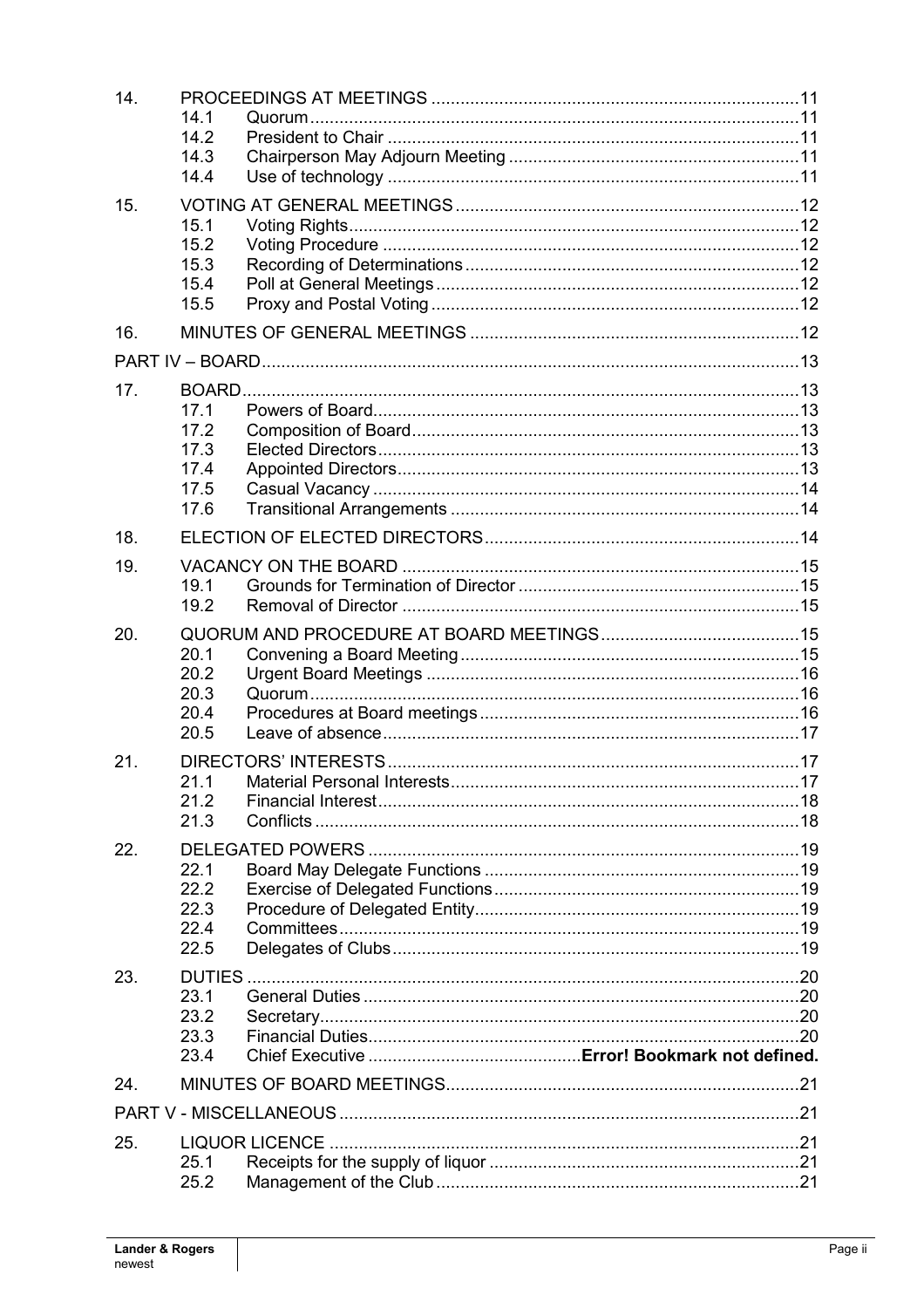|     | 25.3 |  |  |  |  |  |
|-----|------|--|--|--|--|--|
|     | 25.4 |  |  |  |  |  |
| 27. |      |  |  |  |  |  |
| 28. |      |  |  |  |  |  |
| 29. |      |  |  |  |  |  |
| 30. |      |  |  |  |  |  |
| 31. |      |  |  |  |  |  |
| 32. |      |  |  |  |  |  |
| 33. |      |  |  |  |  |  |
| 34. |      |  |  |  |  |  |
| 35. |      |  |  |  |  |  |
| 36. |      |  |  |  |  |  |
| 37. |      |  |  |  |  |  |
| 38. |      |  |  |  |  |  |
| 39. |      |  |  |  |  |  |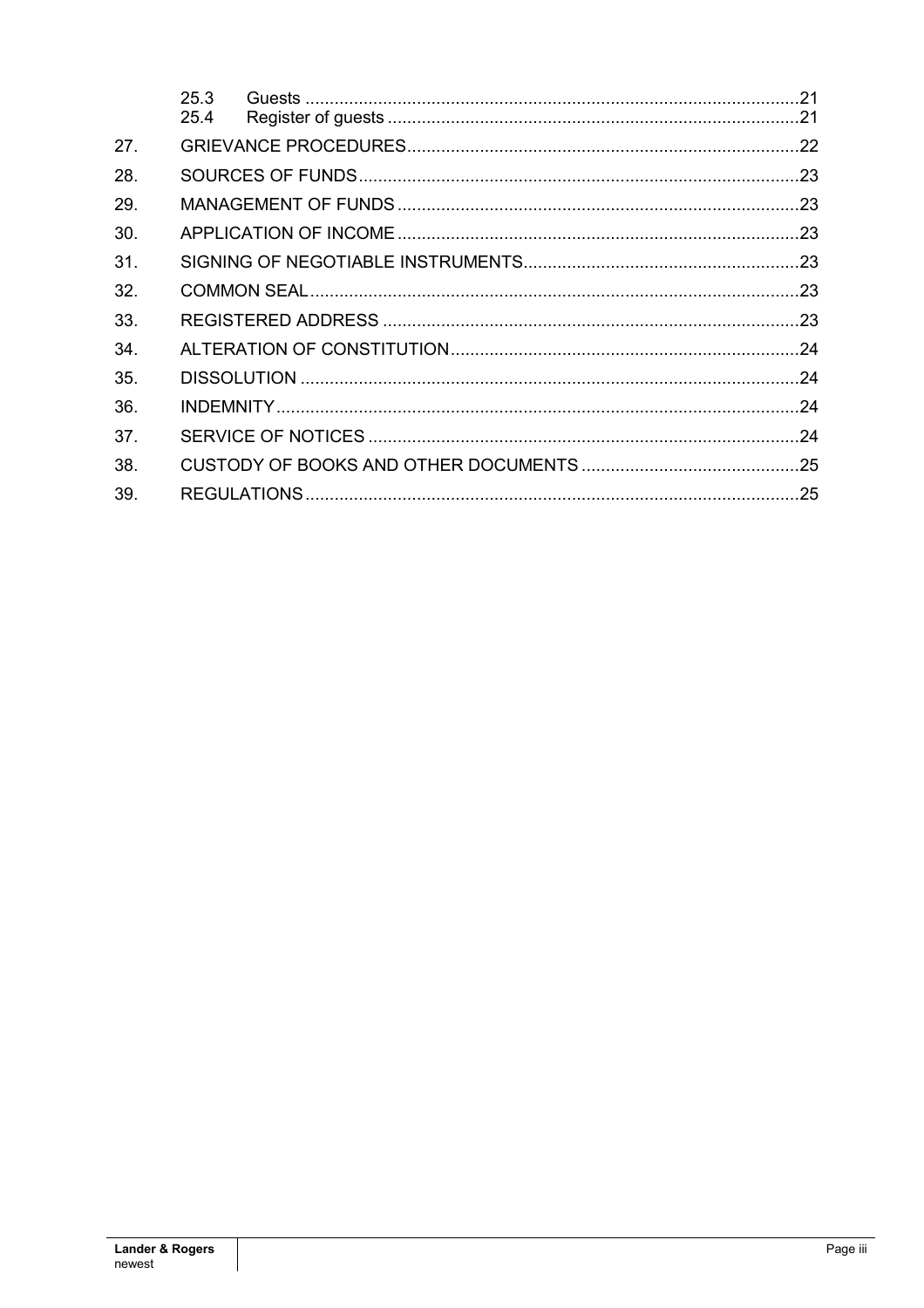# **Constitution of the Flemington & Kensington Bowling Club**

## **PART I – PURPOSES, POWERS AND INTERPRETATION**

#### **1. NAME**

The name of the incorporated association is Flemington & Kensington Bowling Club Inc.

### **2. INCORPORATION**

The Club shall incorporate under the Act and shall remain incorporated.

#### **3. PURPOSES OF ASSOCIATION**

The Club is established solely for these purposes. The purposes of the Club are to:

- (a) conduct, encourage, promote, advance and administer Bowls throughout its local area;
- (b) act, at all times, on behalf of and in the interest of the Members and Bowls;
- (c) affiliate and otherwise liaise with Bowls Victoria (including, but not limited to, its Regions and Divisions), Bowls Australia and/or World Bowls and adopt their rule and policy frameworks to further these purposes;
- (d) abide by, promulgate, enforce and secure uniformity in the application of the rules of Bowls as may be determined from time to time by Bowls Victoria, Bowls Australia and/or World Bowls and as may be necessary for the management and control of Bowls and related activities in Victoria;
- (e) advance the operations and activities of the Club throughout the local area;
- (f) maintain and conduct a sporting and social Club and to build, maintain or otherwise provide facilities for the use and recreation of the Members;
- (g) raise and borrow any monies, and to buy, sell or otherwise deal with any real or personal property, required for the purposes of the Club upon such terms and conditions and/or on such securities as may be determined;
- (h) apply for, hold and renew any liquor or gaming licences;
- (i) have regard to the public interest in its operations; and
- (j) undertake and or do all such things or activities which are necessary, incidental or conducive to the advancement of these purposes.

#### **4. POWERS OF ASSOCIATION**

Solely for furthering the purposes set out above, the Club has all the rights, powers and privileges conferred on it under the Act, in particular Part 4.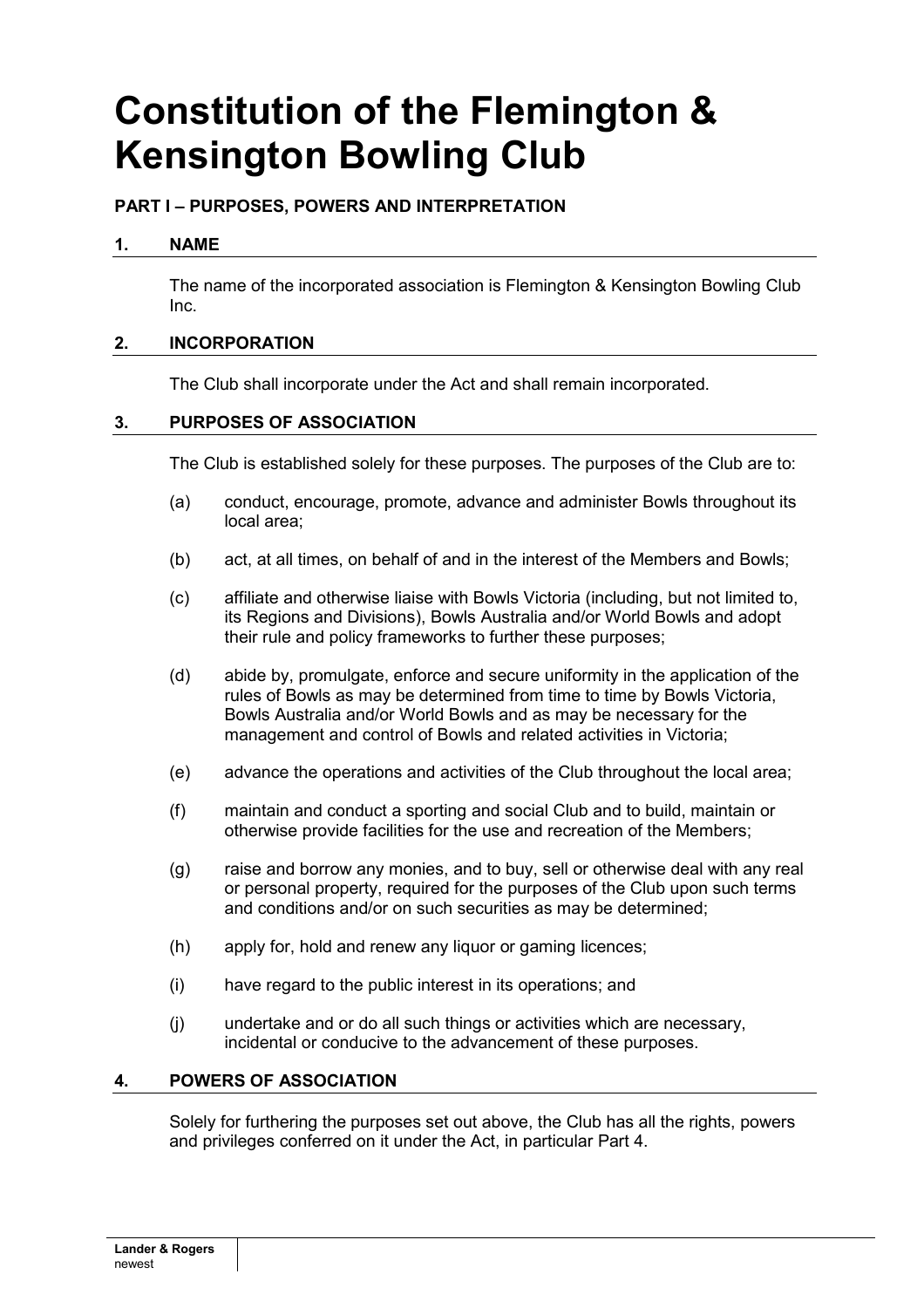### **5. INTERPRETATION AND DEFINITIONS**

#### **5.1 Definitions**

In this Constitution, unless the contrary intention appears:

**Act** means the *Associations Incorporation Reform Act 2012* (Vic).

**Affiliated Member** means a natural person recognized by the Club as a Member under rule 6.3(e) from time to time. For the avoidance of doubt, such members must meet and maintain any criteria set by Bowls Victoria from time to time for "Affiliated Members" (or equivalent) under its constitution.

**Annual General Meeting** means a meeting of Members convened in accordance with rule 11

**Annual Subscriptions** means the annual fees payable by each category of Member as determined by the Board under rule 7.

**Appointed Director** means a Director appointed under rule 17.4.

**Board** means the body consisting of the Directors under rule 17.2.

**Bowls** means the sport and game of bowls as determined by World Bowls with such variations as may be recognised by Bowls Australia or Bowls Victoria from time to time.

**Bowls Australia** means Bowls Australia Incorporated, the governing body for Bowls in Australia, or its successors.

**Bowls Victoria** means Bowls Victoria Incorporated, the governing body for Bowls in Victoria, or its successors.

**Chief Executive** means the chief executive officer of the Club (if any) appointed by the Board. If a Chief Executive has not been appointed by the Board, all references to the "Chief Executive" in this Constitution shall be taken to refer to the Board.

**Club** means the Flemington & Kensington Bowling Club.

**Committee** means any committee of the Board created under rule 22.4 from time to time.

**Constitution** means this constitution of the Club as amended from time to time.

**Delegate** means a person appointed by the Board to represent the Club at Bowls Victoria or other meetings.

**Director** means a member of the Board and includes an Elected Director and an Appointed Director.

**Division** means a cluster of Bowls clubs designated by Bowls Victoria from time to time, brought together for the purpose of organizing competition within its boundaries and to carry out any other functions defined by Bowls Victoria from time to time.

**Elected Director** means a Director elected under rule 18.

**Financial Year** means the year ending on 31<sup>st</sup> March.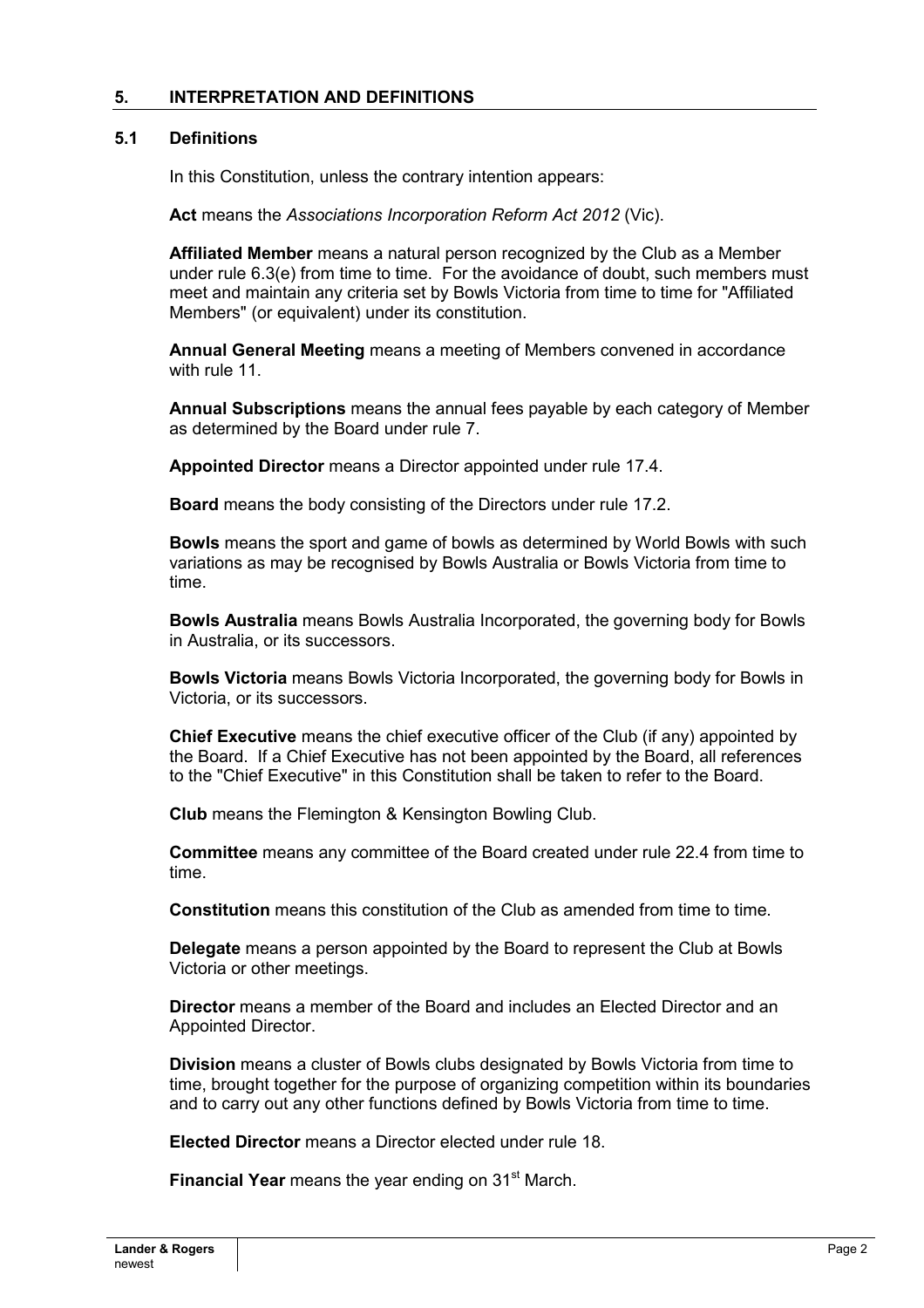**General Meeting** means an Annual General Meeting together with any meeting of Members convened in accordance with rule 12.

**Life Member** means an individual elected as such under rule 6.4(a).

**Member** means any person recognized as a member of the Club by the Board under rule 6 from time to time.

**President** means the president of the Club appointed in accordance with rule 17.2 from time to time.

**Region** means an area of Victoria having boundaries as approved by Bowls Victoria from time to time. A reference to "Region" also includes the committee or other body appointed to administer an approved area.

**Register** means the register of Members kept in accordance with rule 8.1.

**Regulations** mean any regulations made by the Board under rule 38.

**Relevant Documents** means the records and other documents, however recorded compiled or stored, that relate to the Club and management of the Club and includes membership records, financial statements, financial records, and records and documents relating to transactions, dealings, business or property of the Club.

**Sections** means Men's and Women's Bowling Sections of the Club.

**Special Resolution** has the same meaning as the Act.

**World Bowls** means World Bowls Limited, the international governing body for Bowls, or its successors.

#### **5.2 Interpretation**

In this Constitution:

- (a) a reference to a rule, regulation, schedule or annexure is to a rule, regulation, schedule or annexure of, or made under, this Constitution;
- (b) words importing the singular include the plural and vice versa;
- (c) words importing any gender include the other genders;
- (d) headings are for convenience only and shall not be used for interpretation;
- (e) words or expressions shall be interpreted in accordance with the provisions of the Act as they vary from time to time;
- (f) references to persons include natural persons, corporations and bodies politic, and any legal personal representatives, successors and permitted assigns of that person;
- (g) a reference to a statute, ordinance, code or other law includes regulations and other statutory instruments under it and consolidations, amendments, reenactments or replacements of any of them (whether of the same or any legislative authority having jurisdiction); and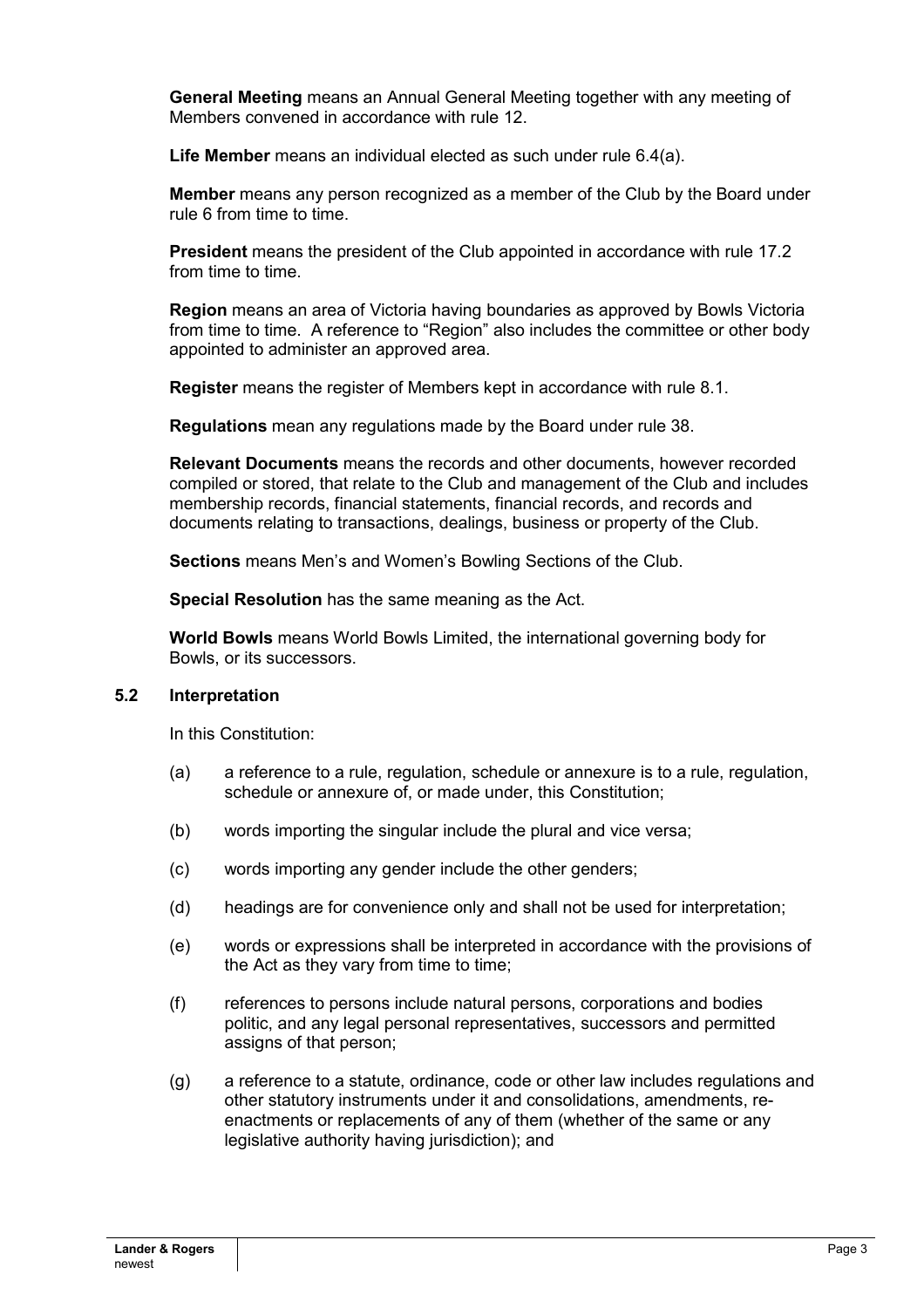(h) expressions referring to "writing" shall unless the contrary intention appears, be construed as including references to printing, photography and other modes of representing or reproducing words in a visible form, including messages sent by electronic mail.

## **5.3 Enforceability**

If any provision of this Constitution or any phrase contained in it is invalid or unenforceable in any jurisdiction, the phrase or provision shall be read down for the purpose of that jurisdiction, if possible, so it is valid and enforceable. If it can not be so read down the provision shall be severed to the extent of the invalidity or unenforceability. The remaining provisions of this Constitution and its validity or enforceability shall not be affected by the severance in any other jurisdiction.

## **PART II - MEMBERSHIP**

### **6. MEMBERSHIP OF CLUB**

#### **6.1 Minimum number of Members**

The Club must have at least five Members.

#### **6.2 Categories of Member**

The Members shall be, and shall be divided into, the following categories:

- (a) Affiliated Members, who shall have the right to be present, debate and vote at General Meetings;
- (b) Life Members, who shall have the right to be present, debate and vote at General Meetings;
- (c) Junior Members who shall have the right to be present, debate and vote at General Meetings;
- (d) Social Members, who have all rights to the club other than to debate and vote at General meetings, or to play Pennant or Club games, and
- (e) such other category or categories of members as determined by the Board from time to time.

#### **6.3 Application for Membership – Affiliated Member**

- (a) To be eligible for membership as an Affiliated Member, the applicant must be a natural person and meet any other criteria set by the Board from time to time. For the avoidance of doubt, such members also must meet and maintain any criteria set by Bowls Victoria from time to time for "Affiliated Members" (or equivalent) under its constitution.
- (b) Subject to this Constitution or any procedures set by the Board from time to time, an application for membership as an Affiliated Member must be:
	- (i) in writing in the form prescribed by the Board from time to time;
	- (ii) accompanied by the appropriate fee or fees, if any; and
	- (iii) lodged with the Board or its nominee.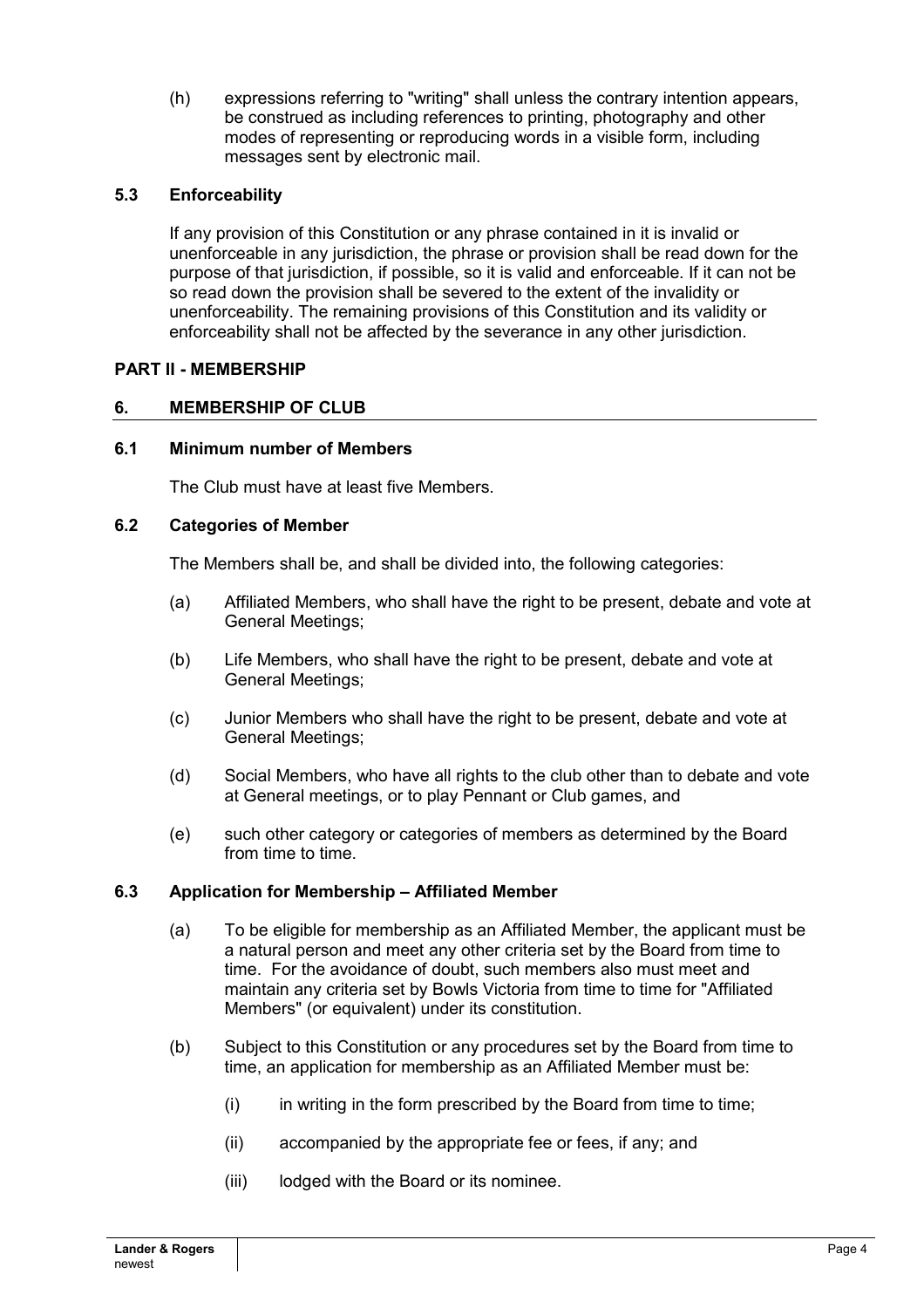- (c) The Board may, in its discretion, determine whether to approve or decline the application.
- (d) If the Board does not approve an application for membership, it shall, as soon as practicable, notify the applicant in writing that their application for membership is not approved. The Board is not required to give reasons for its decision.
- (e) If a person satisfies the criteria set by this rule 6.2 and the Board accepts the application for membership, the person shall be deemed an Affiliated Member, subject always to this Constitution.

### **6.4 Life Members**

- (a) Nominations for Life Membership should be lodged with the Board or its nominee. The Board may recommend to the annual general meeting that any natural person who has rendered distinguished service to the Club be appointed as a Life Member.
- (b) A resolution of the annual general meeting to confer life membership on the recommendation of the Board must be a Special Resolution.
- (c) A person must accept or reject the Club's resolution to confer life membership in writing. Upon written acceptance, the person's details shall be entered upon the Register, and from the time of entry on the Register the person shall be a Life Member, but remain subject to this Constitution.

#### **6.5 Renewal of membership**

- (a) Affiliated Members must reapply for membership each Financial Year through the procedure set out in this Constitution or by the Board from time to time.
- (b) Members other than Affiliated Members must reapply for membership as determined by the Board from time to time.

#### **6.6 Deemed Membership**

All persons who are, prior to the approval of this Constitution under the Act, Members of the Club shall be deemed Members from the time of approval of this Constitution under the Act. Such membership shall continue subject to the terms of this Constitution.

#### **6.7 Effect of Membership**

- (a) Members acknowledge and agree that:
	- (i) this Constitution constitutes a contract between each of them and the Club and that they are bound by this Constitution and the Regulations;
	- (ii) they shall comply with and observe this Constitution and the Regulations;
	- (iii) by submitting to this Constitution and the Regulations they are subject to the jurisdiction of the Club;
	- (iv) this Constitution and Regulations are necessary and reasonable for promoting the purposes of the Club; and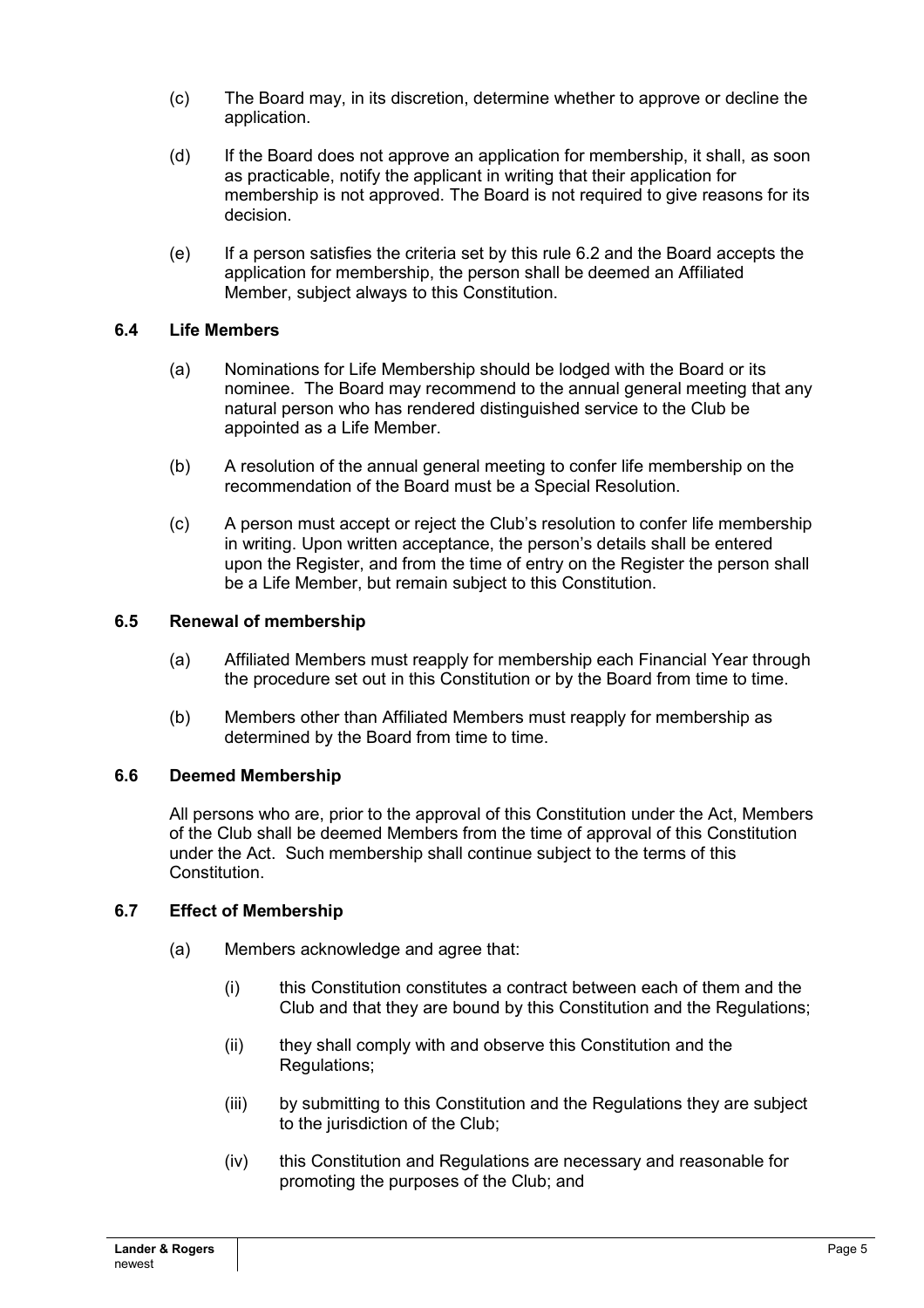- (v) they are entitled to all benefits, advantages, privileges and services of their membership as determined by the Board.
- (b) Members may by virtue of membership of the Club and subject to this Constitution:
	- (i) express in writing or otherwise their views and opinions in any meeting in respect of which they are entitled to participate in accordance with this Constitution;
	- (ii) make proposals or submissions to the Board;
	- (iii) engage and participate in any activity approved, sponsored or recognised by the Club; and
	- (iv) conduct any activity approved by the Club.
- (c) A right, privilege or obligation of a person by reason of their membership of the Club:
	- (i) is not capable of being transferred or transmitted to another person; and
	- (ii) terminates upon the cessation of membership whether by death, resignation or otherwise.

#### **7. SUBSCRIPTIONS AND FEES**

- (a) The Annual Subscriptions and any other fees payable by Members or categories of Members to the Club, the benefits which apply, the time for, and manner of payment, shall be determined by the Board from time to time.
- (b) The date on which Annual Subscriptions shall fall due shall be determined by the Board from time to time.
- (c) The Board is empowered to prevent any Member whose Annual Subscription or any other fees are in arrears from exercising the whole or any of the rights or privileges of membership of the Club, including but not limited to the right to vote at General Meetings.

#### **8. REGISTERS**

#### **8.1 Club to Keep Register of Members**

The Club shall keep and maintain a Register of Members in which shall be entered:

- (a) the full name and address of the Member
- (b) the category of membership of the Member;
- (c) the date on which the Member became a Member;
- (d) whether the Member has been granted voting rights;
- (e) any other information determined by the Board; and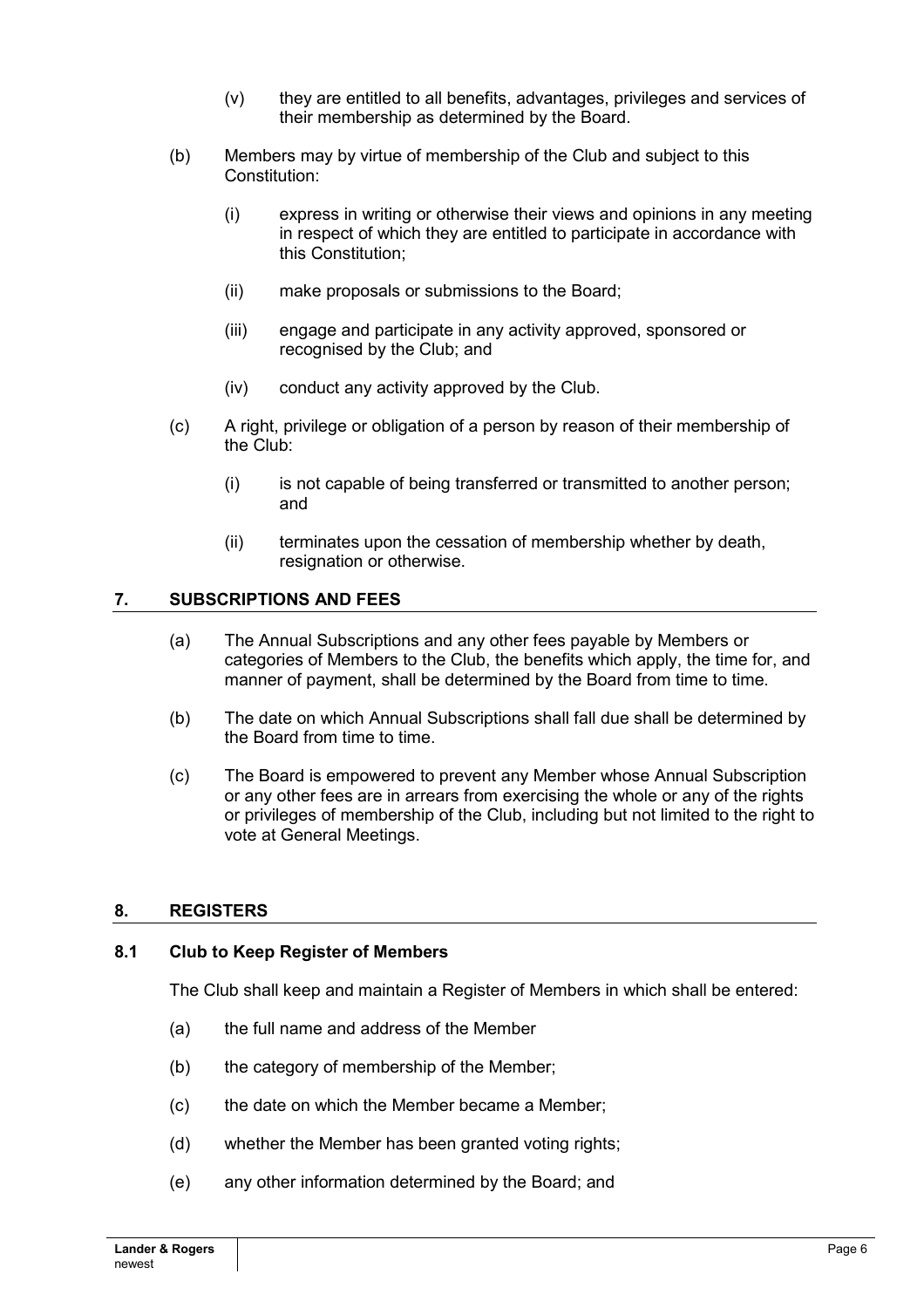(f) for each former Member, the date of ceasing to be a Member.

### **8.2 Inspection of Register**

Inspection of the Register will only be available as required by the Act and in accordance with rule 37(b).

#### **9. RESIGNATION OF MEMBERS**

#### **9.1 Notice of Resignation**

Any Member who has paid all monies due and payable to the Club may resign from the Club by giving thirty days notice in writing to the Club of such intention to resign. Upon the expiration of that period of notice, the Member shall cease to be a member.

#### **9.2 Expiration of Notice Period**

Upon the expiration of a notice given under rule 9.1, an entry, recording the date on which the Member who gave notice ceased to be a Member, shall be recorded in the Register.

#### **9.3 Resignation by failure to pay subscription**

- (a) A Member is taken to have resigned if:
	- (i) The Member's Annual Subscription is outstanding more than four months after the due date determined by the Board in accordance with 7(b); or
	- (ii) If no annual subscription is payable:
		- (A) the secretary has made a written request to the Member to confirm that he or she wishes to remain a Member; and
		- (B) the Member has not, within three months after receiving that request, confirmed in writing that he or she wishes to remain a Member.
- (b) Should a sufficient explanation be made to the Board for the failure to pay subscription or reason for not responding to a request, the Board shall have the power to restore the Membership upon payment of the amount due (if any).

#### **9.4 Forfeiture of Rights**

A Member who ceases to be a Member, for whatever reason, shall forfeit all right in and claim upon the Club and its property.

#### **10. EXPULSION, SUSPENSION OR FINING OF MEMBERS**

#### **10.1 Board Resolution**

Subject to this Constitution, the Board may by resolution:

(a) expel a Member from the Club; or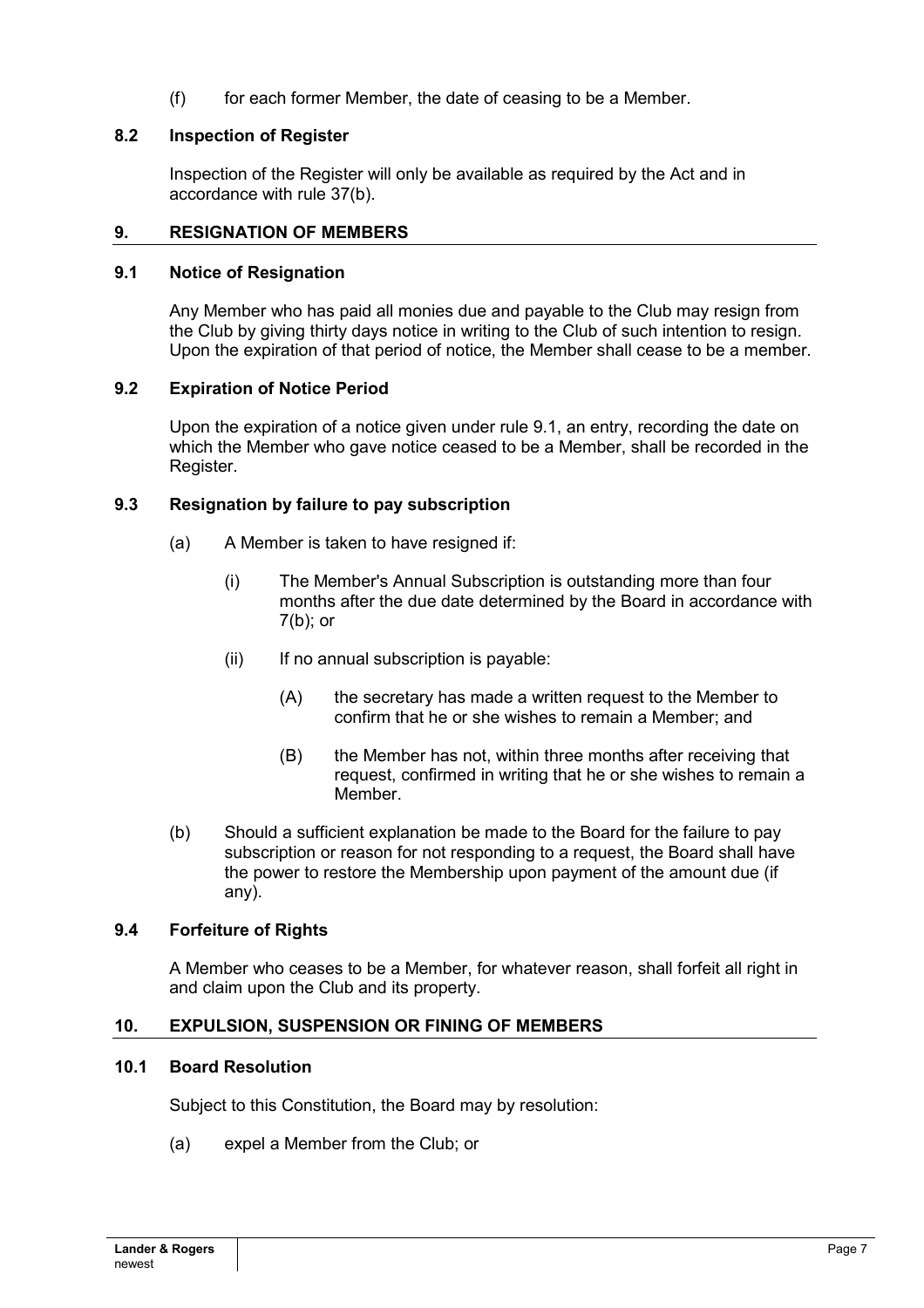- (b) suspend a Member from membership of the Club or accessing certain privileges of membership for a specified period; or
- (c) fine a Member; or
- (d) impose such other penalty, action or educative process as it sees fit.

### **10.2 Basis for Board Resolution**

The Board may take any action under rule 10.1 if the Board considers that the Member has:

- (a) breached, failed, refused or neglected to comply with a provision of this Constitution or the Regulations;
- (b) acted in a manner unbecoming of a Member or prejudicial to the purposes and interests of the Club, or another Member; or
- (c) brought the Club, Bowls or another Member into disrepute.

Such grounds do not constitute a grievance, and rule 26 does not apply.

#### **10.3 Notice of Alleged Breach**

Where the Board considers that a Member may have satisfied one or more of the grounds in rule 10.2, the Board shall, as soon as practicable, serve on the Member a notice in writing:

- (a) setting out the alleged breach of the Member and the grounds on which it is based;
- (b) stating that the Member may address the Board at a meeting to be held not earlier than fourteen days after service of the notice;
- (c) stating the date, place and time of that meeting;
- (d) informing the Member that he, she or it may do one or more of the following:
	- (i) attend that meeting;
	- (ii) give the Club prior to or at that meeting a written statement regarding the alleged breach.

#### **10.4 Determination of Board**

- (a) At a meeting of the Board held in accordance with rule 10.3, the Board shall:
	- (i) give the Member every opportunity to be heard;
	- (ii) give due consideration to any written statement submitted by the Member; and
	- (iii) by resolution determine whether the alleged breach occurred.
- (b) If the Board determines there was a breach of rule 10.2, it will determine what penalty (if any) shall be given to the Member.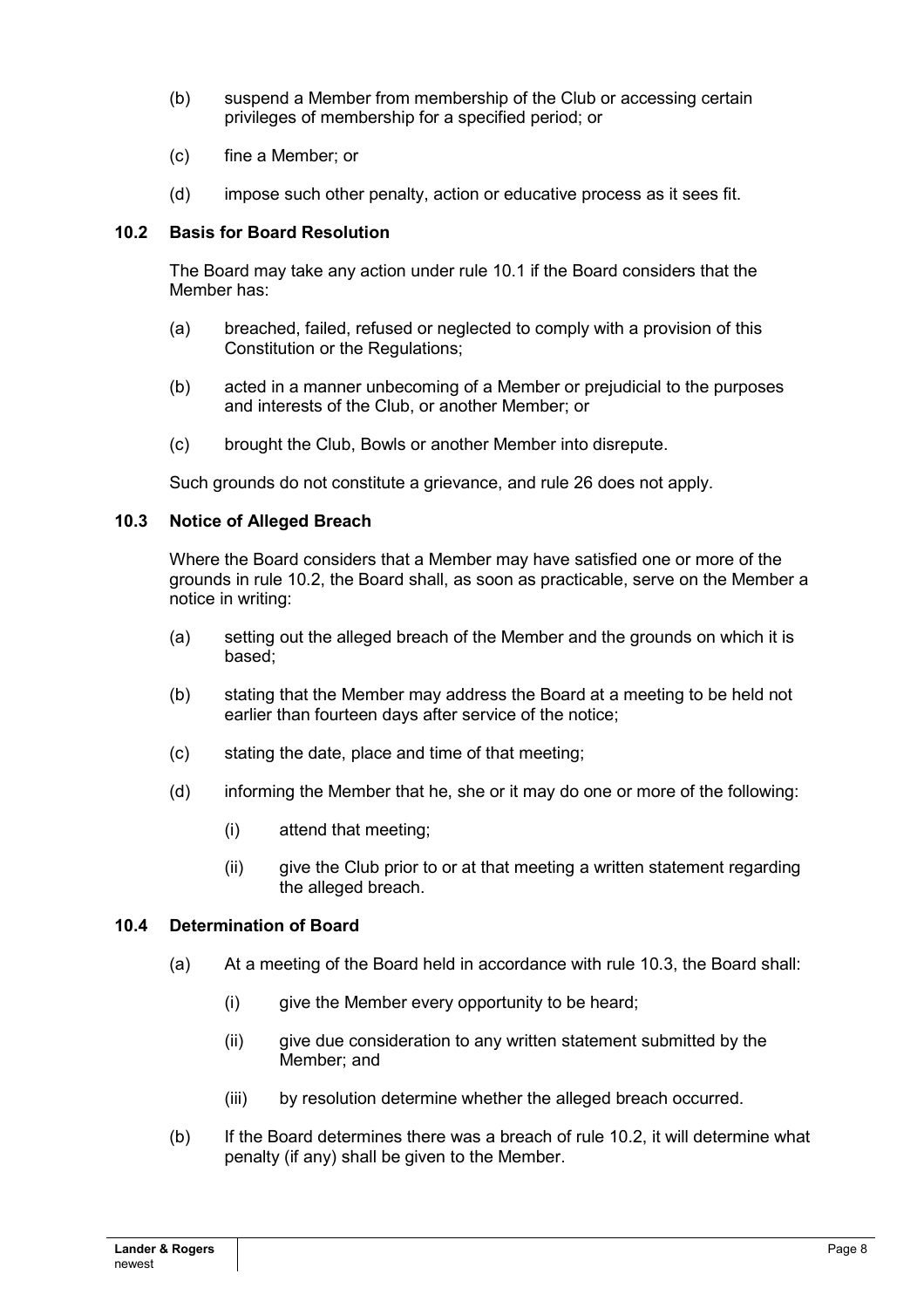## **10.5 Appeal to General Meeting**

- (a) Where the Board makes a determination under rule 10.4, the Member may appeal any part of that determination by providing the Chief Executive with notice setting out that they wish to appeal the determination to the Club in a General Meeting. Such notice of appeal must be provided within 48 hours of the Member receiving the determination of the Board.
- (b) Where the Chief Executive receives a notice under rule 10.5(a), the Board shall convene a General Meeting to be held within 21 days (or longer period if the Board requires) of the date on which the Chief Executive received the notice.
- (c) At a General Meeting of the Club convened under 10.5(b):
	- (i) no business other than the question of the appeal shall be transacted;
	- (ii) the Board may place before the meeting details of the grounds for its determination and the reasons for the passing of the determination;
	- (iii) the member shall be given an opportunity to be heard;
	- (iv) the members present shall vote by secret ballot on the question whether the resolution should be confirmed or revoked.
- (d) If at the General Meeting:
	- (i) two-thirds of the Members present and entitled to vote do vote in favour of the confirmation of the Board's determination, that determination is confirmed; and
	- (ii) in any other case, the determination is revoked.

#### **10.6 Procedures**

Subject to this rule 10 and any other relevant provision of this Constitution, the Board may regulate the procedures at its meetings and a General Meeting convened under this rule 10 as it thinks fit.

#### **PART III- GENERAL MEETINGS**

## **11. ANNUAL GENERAL MEETINGS**

#### **11.1 Annual General Meeting to be Held**

- (a) The Club shall convene and hold an Annual General Meeting of its Members annually in accordance with the Act.
- (b) The Annual General Meeting of the Club shall, subject to the Act and to rule 11.1(a), be convened at a time, date and venue to be determined by the Board.

#### **11.2 Business**

The Annual General Meeting will transact any business required by the Act and any other business of which notice is given in accordance with this Constitution.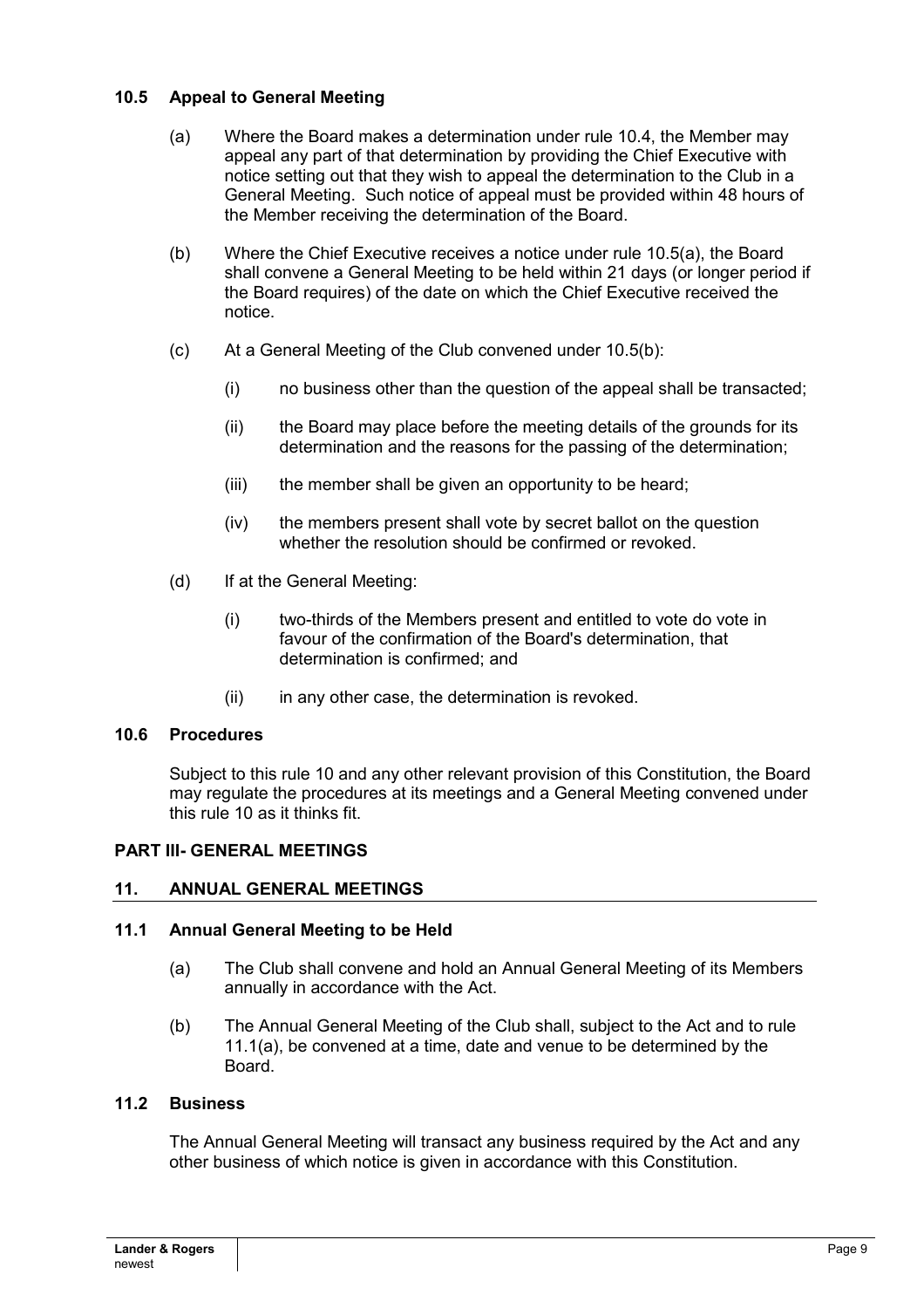## **11.3 Additional Meetings**

The Annual General Meeting shall be in addition to any other General Meetings that may be held in the same year. Any General Meeting other than an Annual General meeting is a special general meeting.

#### **12. GENERAL MEETINGS**

#### **12.1 General Meetings May be Held**

The Board may, whenever it thinks fit convene a General Meeting of the Club and, where but for this rule more than fifteen months would elapse between Annual General Meetings, it shall convene a General Meeting before the expiration of that period.

### **12.2 Request for General Meetings**

- (a) The Board shall convene a General Meeting upon receiving a request in writing from not less than 10% of Members who would be entitled to vote at such General Meeting. The Board may also convene a General Meeting.
- (b) The request for a General Meeting shall be in writing and shall state the object(s) of the meeting and shall be signed by the Members making the request and be sent to the Chief Executive. The request may consist of several documents in a like form, each signed by one or more of the Members making the requisition.
- (c) If the Board does not cause a General Meeting to be held within thirty days after the date on which the request is sent to the Club, the Members making the request, or any of them, may convene a General Meeting to be held not later than sixty days after that date.
- (d) A General Meeting convened by Members under this Constitution shall be convened in the same manner, or as nearly as possible as that, in which General Meetings are convened by the Board. All reasonable expenses incurred in convening the meeting shall be refunded by the Club to the persons incurring the expenses.

## **13. NOTICE OF MEETINGS**

#### **13.1 Notice to be Given for General Meetings**

The Chief Executive shall, at least 21 days before the date fixed for holding a General Meeting, send to each Member entitled to vote at such meeting and each Director a notice in writing stating the place, date and time and the nature of the proposed business to be transacted at the meeting. Notice may be given in any form permitted under rule 36.

#### **13.2 Business of Meeting**

- (a) No business other than that set out in the notice convening the meeting shall be transacted at the General Meeting.
- (b) A Member desiring to bring any business before a meeting shall give at least 30 days notice in writing of that business to the Club which shall include that business in a notice calling the next General Meeting after the receipt of the notice.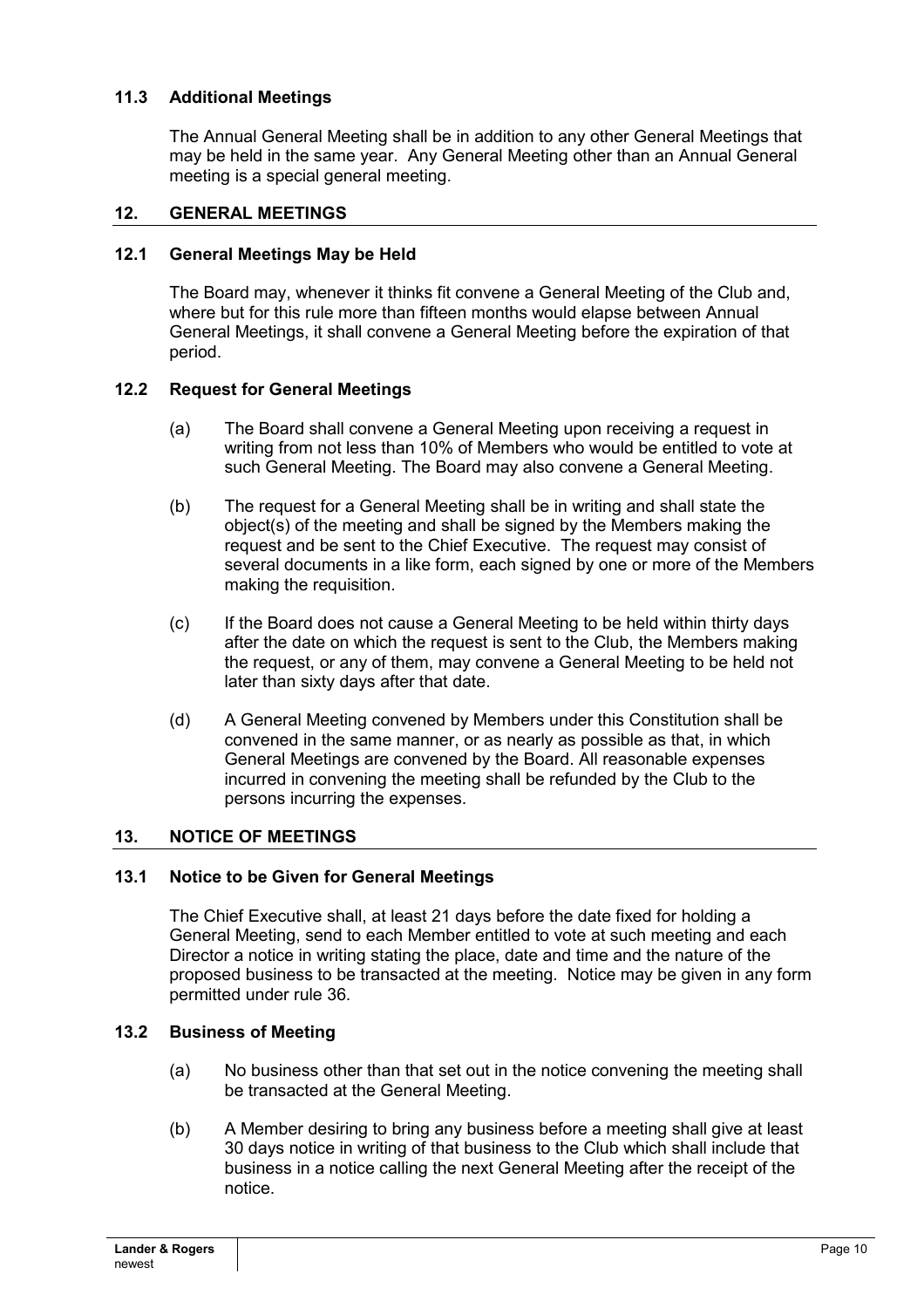#### **14.1 Quorum.**

No business shall be transacted at any general meeting unless a quorum is present at the time when the meeting proceeds to business. A quorum for General Meetings of the Club shall be 10% of Members.

- (a) If within half an hour after the appointed time for the commencement of a General Meeting, a quorum is not present, the meeting:
	- (i) if convened upon the requisition of Members, shall be dissolved; and
	- (ii) in any other case, shall stand adjourned to:
		- (A) the same day in the next week at the same time and (unless Members are notified of an alternate venue) at the same place; or
		- (B) any date, time and place determined by the chairperson;

and if at the adjourned meeting a quorum is not present within half an hour after the time appointed for the commencement of the meeting, the meeting shall lapse.

#### **14.2 President to Chair**

The President shall chair each General Meeting of the Club. If the President is absent from a General Meeting or is unwilling to act, then the Directors present shall elect one of their number to preside as chairperson at the meeting.

#### **14.3 Chairperson May Adjourn Meeting**

- (a) The chairperson of a General Meeting at which a quorum is present may, with the consent of the meeting, adjourn the meeting from time to time and place to place, but no business shall be transacted at an adjourned meeting other then the business left unfinished at the meeting at which the adjournment took place.
- (b) Where a meeting is adjourned for 14 days or more, a notice of the adjourned meeting shall be given as in the case of the General Meeting. Except as provided in this rule, it is not necessary to give notice of an adjournment or of the business to be transacted at an adjourned meeting.

#### **14.4 Use of technology**

- (a) A Member not physically present at a General Meeting may participate in the meeting by the use of technology that allows that Member and the Members present at the meeting to clearly and simultaneously communicate with each other.
- (b) A Member participating in a General Meeting as permitted under rule 14.4(a) is taken to be present at the meeting and, if the Member votes at the meeting, is taken to have voted in person.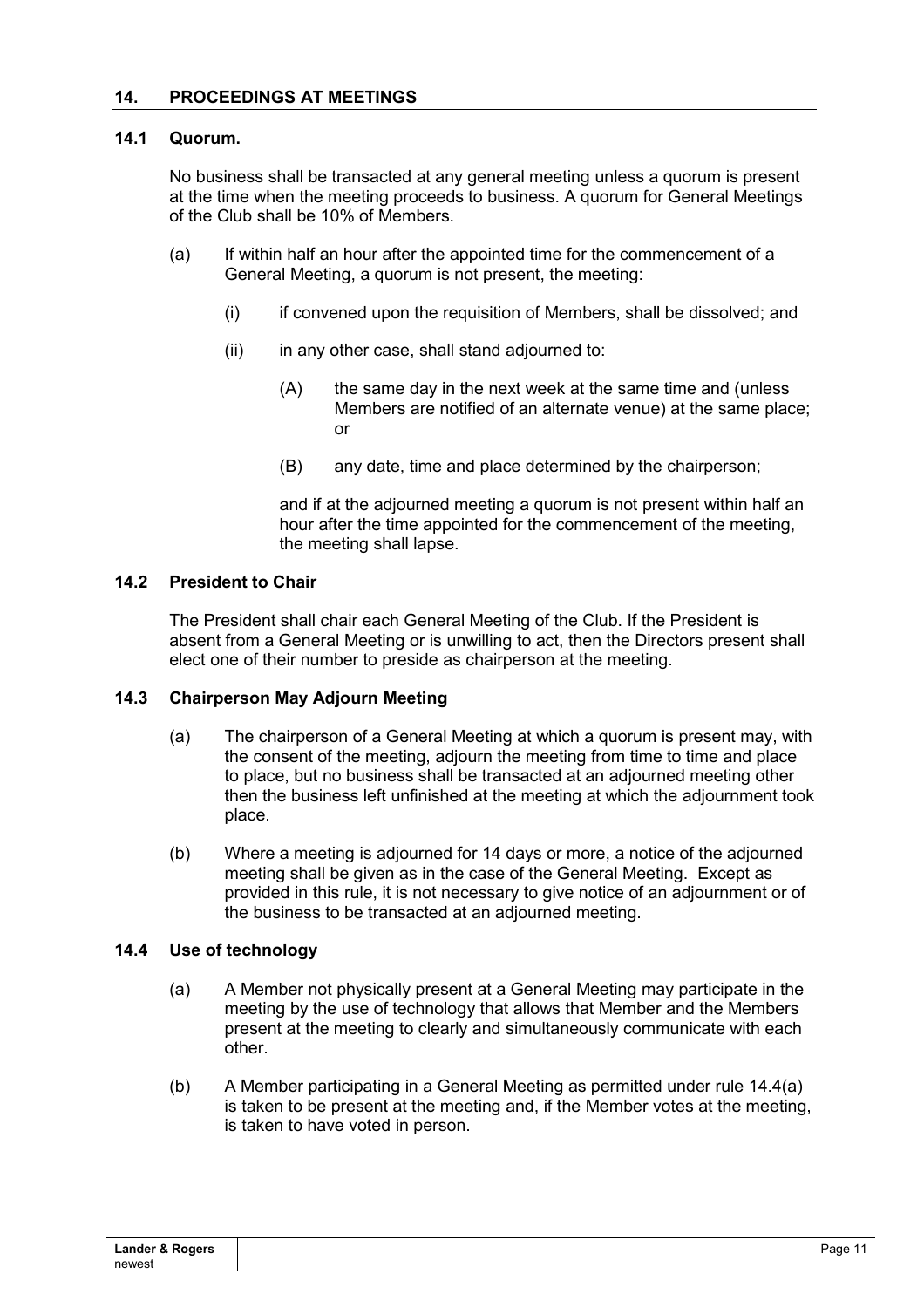#### **15. VOTING AT GENERAL MEETINGS**

#### **15.1 Voting Rights**

Subject to any other provision of this Constitution, each Affiliated Member and Life Member shall be entitled to one vote at General Meetings.

#### **15.2 Voting Procedure**

- (a) Subject to this rule 15, votes at a General Meeting shall be given in person by those present and entitled to vote.
- (b) Subject to rule 15.4, all questions arising at a General Meeting shall be determined on a show of hands.
- (c) In the case of an equality of votes on a question, the motion shall fail. Neither the President nor the chairperson of the meeting is entitled to exercise a second or casting vote.

### **15.3 Recording of Determinations**

When a declaration is made by the chairperson that a resolution has, on a show of hands, been carried, carried unanimously, carried by a particular majority or lost, then an entry to that effect in the minute book of the Club is evidence of the fact, without proof of the number or proportion of the votes recorded in favour of, or against, that resolution.

#### **15.4 Poll at General Meetings**

If a poll is demanded by the chairperson or any two Members, it shall be taken in such a manner and either at once or after an interval or adjournment or otherwise as the chairperson directs. The result of the poll shall be the resolution of the meeting.

#### **15.5 Proxy and Postal Voting**

Unless otherwise determined by the Board, there shall be no proxy or postal voting on any matter.

#### **16. MINUTES OF GENERAL MEETINGS**

- (a) The Board must ensure that minutes are taken and kept of each General Meeting.
- (b) The minutes must record:
	- (i) the business considered at the meeting;
	- (ii) any resolution on which a vote is taken and the result of the vote; and
	- (iii) the names of persons present at all meetings.
- (c) In addition, the minutes of each Annual General Meeting must include:
	- (i) any reports or financial statements submitted to the members at the Annual General Meeting; and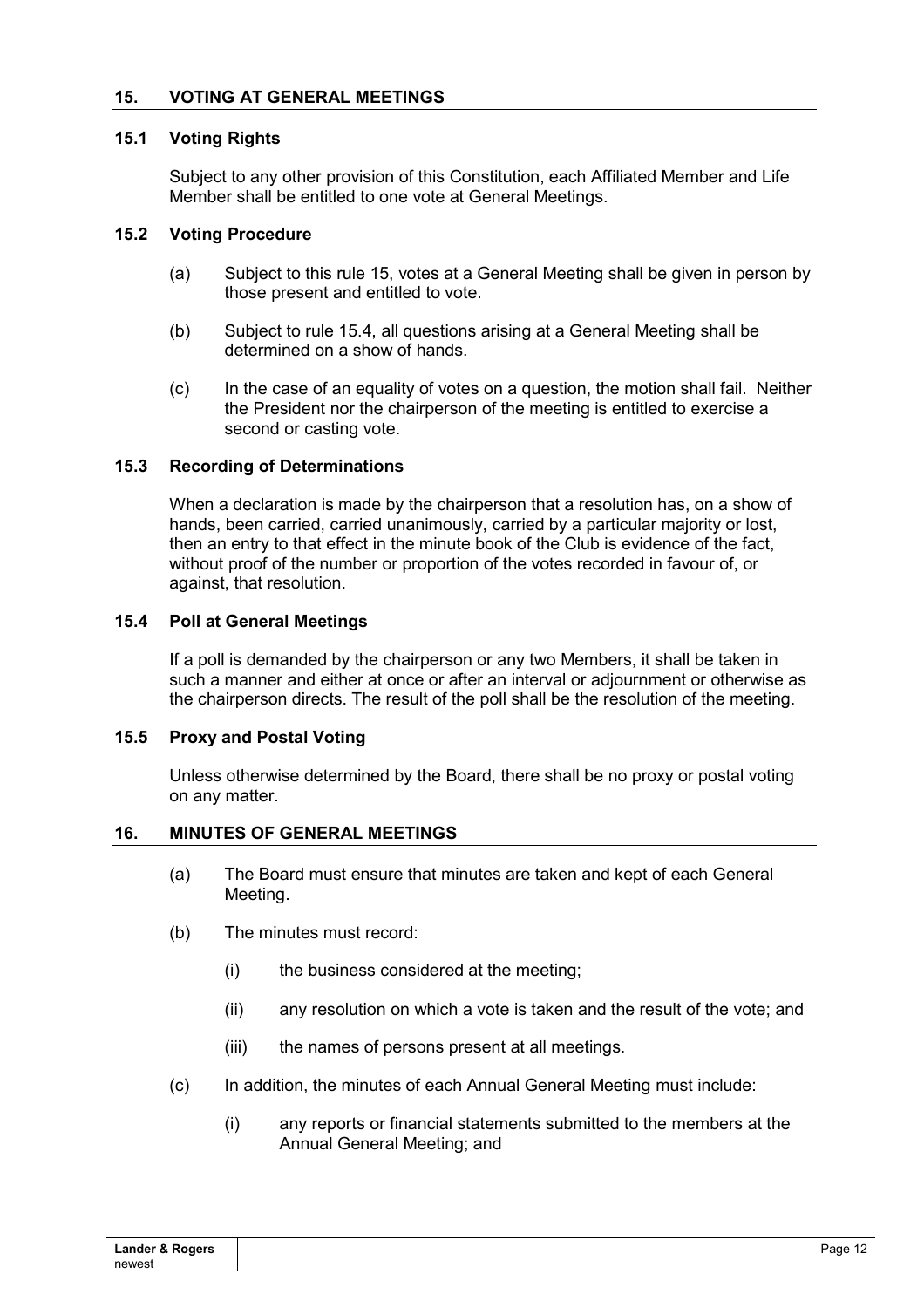(ii) any audited accounts and auditor's report or report of a review accompanying the financial statements that are required under the Act.

## **PART IV – BOARD**

#### **17. BOARD**

#### **17.1 Powers of Board**

- (a) The affairs of the Club shall be managed by the Board constituted under rule 17.2.
- (b) Subject to this Constitution and the Act, the Board:
	- (i) shall control and manage the business and affairs of the Club;
	- (ii) may exercise all such powers and functions as may be exercised by the Club other than those powers and functions that are required by this Constitution to be exercised by the Members in General Meeting; and
	- (iii) has power to perform all such acts and things as appear to the Board to be essential for the proper management of the business and affairs of the Club.

#### **17.2 Composition of Board**

- (a) The Board shall consist of:
	- (i) The President, Vice President, Secretary, Treasurer and 4 Elected Directors who must all be Affiliated Members and who shall be elected in accordance with rule 18; and
	- (ii) up to two Appointed Directors who may be appointed by the Elected Directors in accordance with rule 17.4.
- (b) the immediate Past President of the Club who shall also be an Affiliated Member
- (c) The Board may allocate portfolios to Directors if required.

#### **17.3 Elected Directors**

- (a) Subject to rule 19, each Elected Director shall take office from the declaration of the poll at the AGM to the commencement of the next AGM.
- (b) Directors are eligible for re-election, however no Director may serve for more than four consecutive terms of two years. However, that Director shall be eligible to return to the Board following an absence of at least 12 months.

#### **17.4 Appointed Directors**

(a) The Elected Directors may appoint up to two Appointed Directors. An Appointed Director may have specific skills in commerce, finance, marketing, law or business generally or such other skills, which complement the Board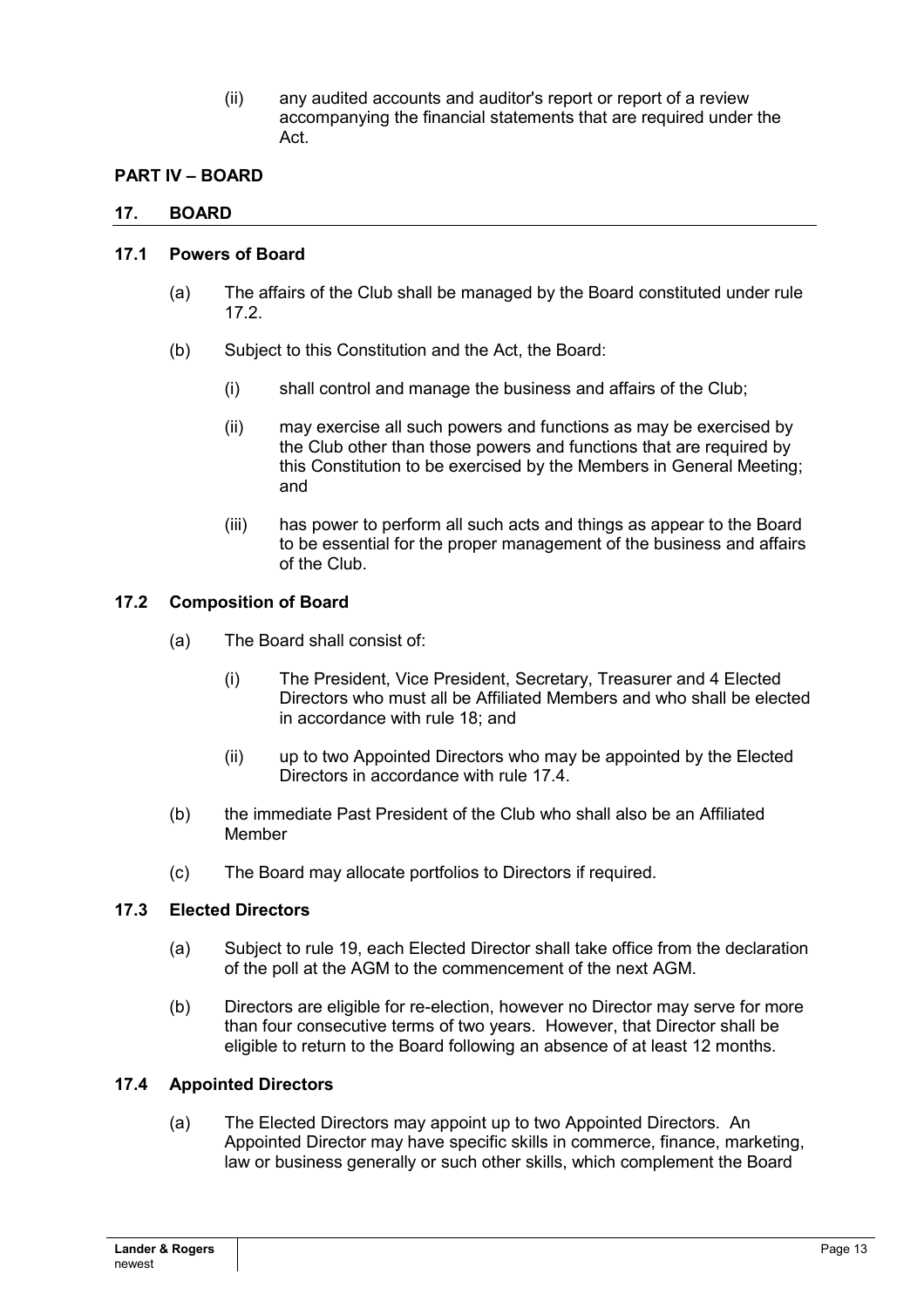composition, but need not have experience in or exposure to Bowls. The Appointed Director does not need to be an Affiliated Member.

(b) The Appointed Director may be appointed by the Elected Directors in accordance with this Constitution for a term of two years.

#### **17.5 Casual Vacancy**

In the event of a casual vacancy in the office of any Elected Director, the Board may appoint an appropriate Affiliated Member to the vacant office and the person so appointed may continue in office up to the end of the term of the Elected Director they are replacing.

#### **17.6 Transitional Arrangements**

(a) Notwithstanding any other Rule of this Constitution, the transitional arrangements set out in this rule 17.6 shall apply from the date of adoption of this Constitution.

### **18. ELECTION OF ELECTED DIRECTORS**

- (a) The Chief Executive shall call for nominations at an appropriate time determined by the Board. All Members shall be notified of the call for nominations in a manner determined by the Board.
- (b) Candidates must:
	- (i) be aged 18 years or over; and
	- (ii) reside in Australia.
- (c) Nominations of candidates for election as Elected Directors shall be:
	- (i) made in writing on the form provided by the Club from time to time (if any), signed by two Affiliated Members as nominees and accompanied by the written consent of the nominee. The candidate must be an Affiliated Member; and
	- (ii) delivered to the Chief Executive or person nominated by the Board by the date specified on the call for nominations.
- (d) If the number of nominations received is equal to the number of vacancies to be filled or if there are insufficient nominations received to fill all vacancies on the Board, then those nominated shall be declared elected.
- (e) If there are insufficient nominations received to fill all vacancies on the Board the remaining positions will be deemed casual vacancies under clause 17.5.
- (f) If the number of nominations exceeds the number of vacancies to be filled, voting papers shall be prepared containing the names of the candidates in alphabetical order for each vacancy on the Board.
- (g) Voting shall be conducted at the Annual General Meeting in such a manner and by such a method as determined by the Board from time to time.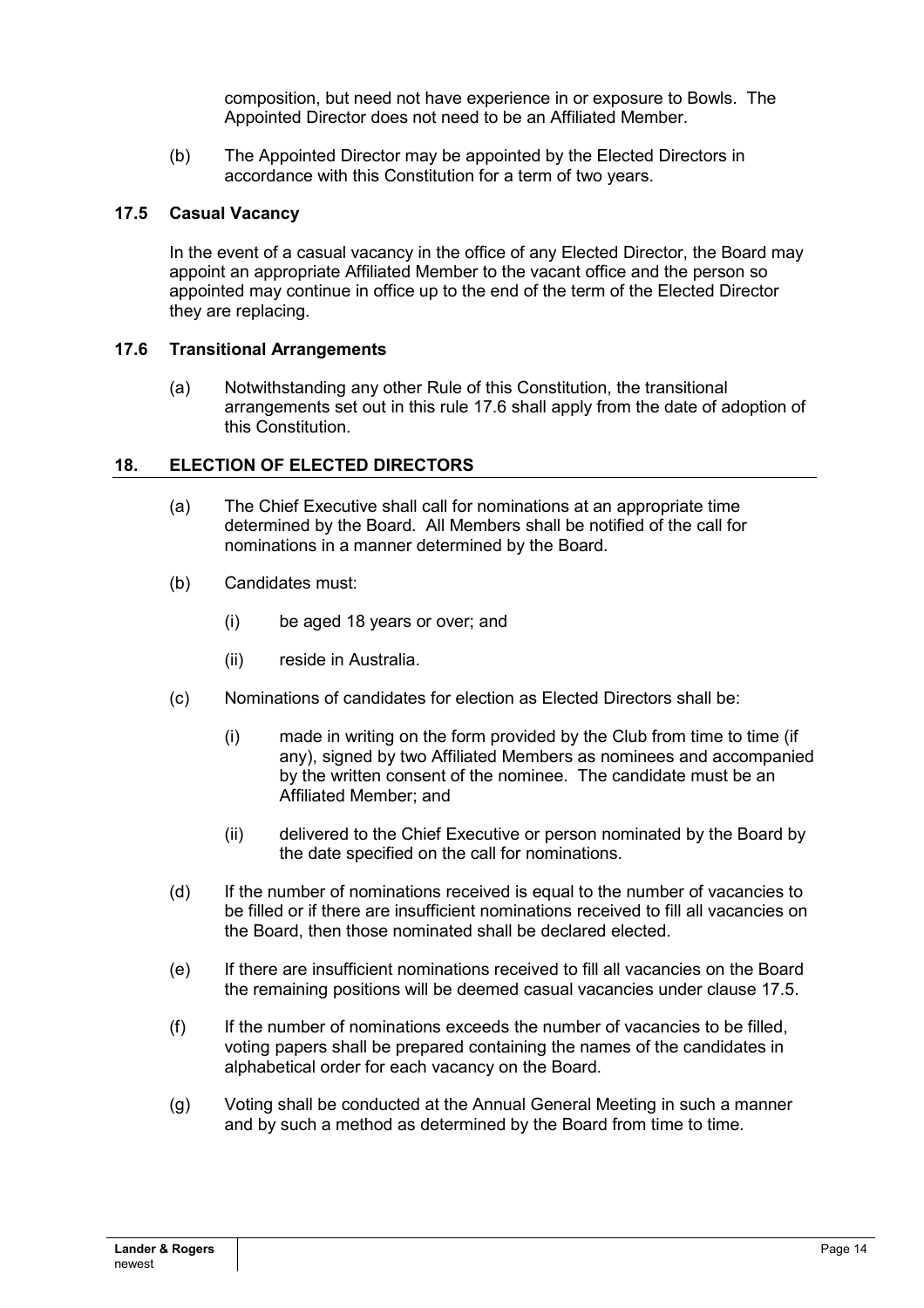#### **19. VACANCY ON THE BOARD**

#### **19.1 Grounds for Termination of Director**

For the purposes of this Constitution, the office of a Director becomes vacant if the Director:

- (a) in the case of an Elected Director, ceases to be an Affiliated Member;
- (b) becomes bankrupt;
- (c) resigns their office by notice in writing given to the Club;
- (d) is subject to any sanction by the Board, which sanction is confirmed by the Members, under rule 10;
- (e) is directly or indirectly interested in any contract or proposed contract with the Club and, in the opinion of the Board, has deliberately, recklessly or negligently failed to declare the nature of his interest;
- (f) is removed from office in accordance with this Constitution;
- (g) dies or becomes of unsound mind or a person whose person or estate is liable to be dealt with in anyway under the law relating to mental health;
- (h) would be prohibited from being a director of a company under the *Corporations Act 2001* (Cth); or
- (i) fails to attend three consecutive meetings of the Board without having previously obtained leave of absence in accordance with rule 20.5 or provided reasonable excuse for such absence.

#### **19.2 Removal of Director**

- (a) The Club in a General Meeting may by Special Resolution remove any Director, before the expiration of their term of office and appoint another Member in their place to hold office until the expiration of the term of the first mentioned Director.
- (b) Where the Director to whom a proposed resolution referred to in rule 19.2(a) makes representations in writing to the Chief Executive or the President and requests that such representations be notified to the Members, the Chief Executive or the President may send a copy of the representations to each Member or, if they are not so sent, the Director may require that they be read out at the meeting, and the representations shall be so read.

#### **20. QUORUM AND PROCEDURE AT BOARD MEETINGS**

#### **20.1 Convening a Board Meeting**

- (a) The Board shall meet as often as is deemed necessary for the dispatch of business. Subject to this Constitution, in particular this rule 20, the Board may regulate its meetings as it thinks fit.
- (b) Unless all Directors agree to hold a meeting at shorter notice (which agreement shall be sufficiently evidenced in writing or by their presence) not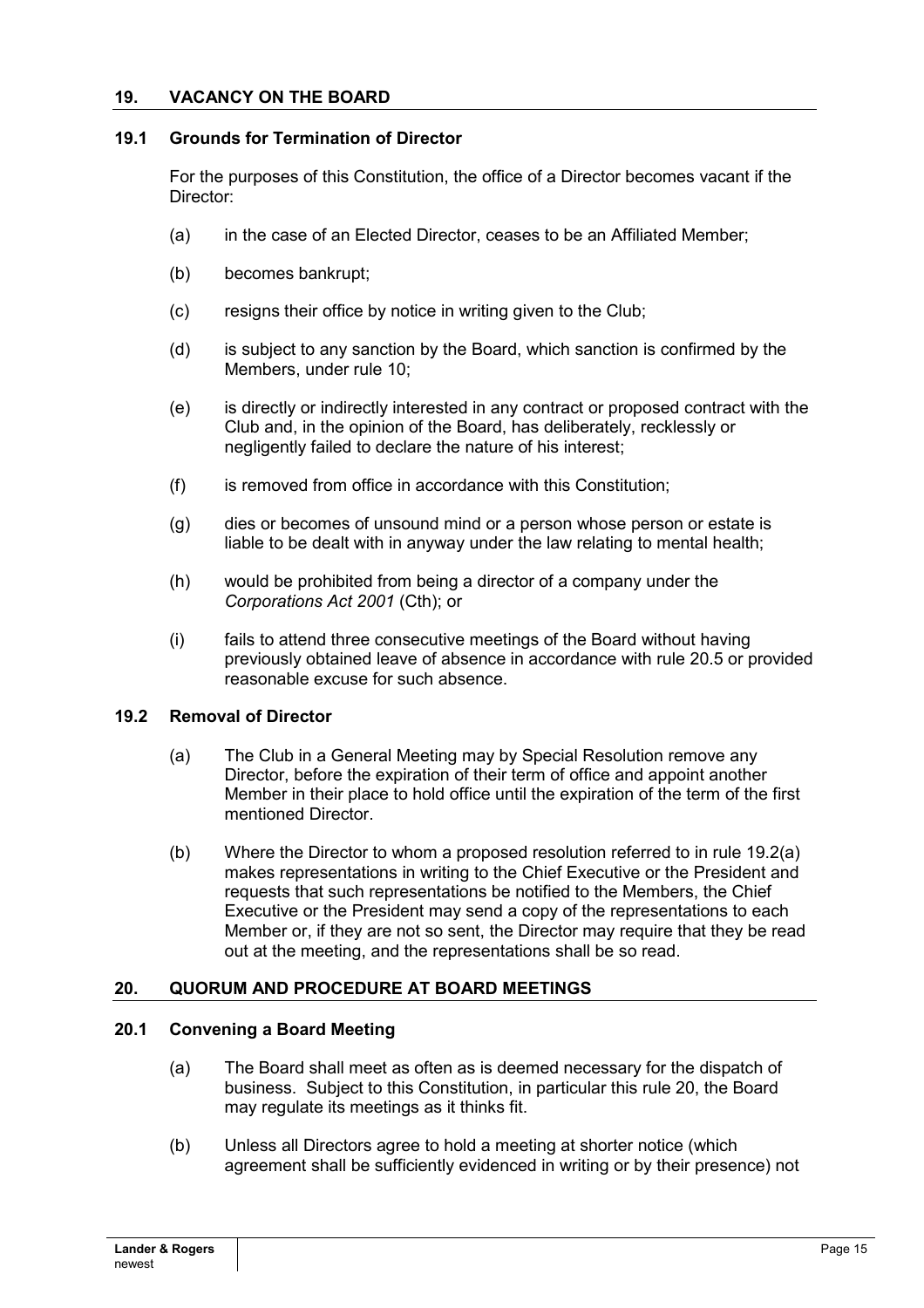less than two days written notice of Board meeting shall be given to each **Director** 

- (c) Written notice of each Board meeting, specifying the general nature of the time, date and place of the Board meeting and the business to be transacted, shall be served on each Director by:
	- (i) delivering it to that Director personally;
	- (ii) sending it in writing, by facsimile or other means of electronic communication (subject to receiving appropriate confirmation that the notice has been effectively dispatched);

in accordance with the Director's last notified contact details.

(d) Notice may be given of more than one Board meeting at the same time.

### **20.2 Urgent Board Meetings**

- (a) In cases of urgency, a meeting can be held without notice being given in accordance with rule 20.1 provided that as much notice as practicable is given to each Director by the quickest means practicable.
- (b) Any resolution made at an urgent Board meeting must be passed by an absolute majority of the Board.

### **20.3 Quorum**

- (a) Four Directors shall constitute a quorum for the transaction of the business of a meeting of the Board.
- (b) No business shall be transacted unless a quorum is present and if within half an hour of the time appointed for the meeting a quorum is not present, the meeting shall stand adjourned to the same place and at the same hour of the same day in the following week, or any date, time and place determined by the President.
- (c) The Board may act notwithstanding any casual vacancy. However, if there are casual vacancies in the office of a Director such that the number of remaining Directors is not sufficient to constitute a quorum at a meeting of the Board, those Directors may act only for the purpose of increasing the number of Directors to a number sufficient to constitute such a quorum.

#### **20.4 Procedures at Board meetings**

- (a) At meetings of the Board, the President shall chair the meeting. If the President is absent or unwilling to act, the Board shall appoint one of its members to chair the meeting.
- (b) Questions arising at a meeting of the Board shall be determined on a show of hands or, if demanded by a Director, by a poll taken in such manner as the person presiding at the meeting may determine.
- (c) Each Elected Director and Appointed Director present at a meeting of the Board (including the person presiding at the meeting) is entitled to one vote. In the event of an equality of votes on any question, the motion shall fail; neither the President nor chair may exercise a second or casting vote.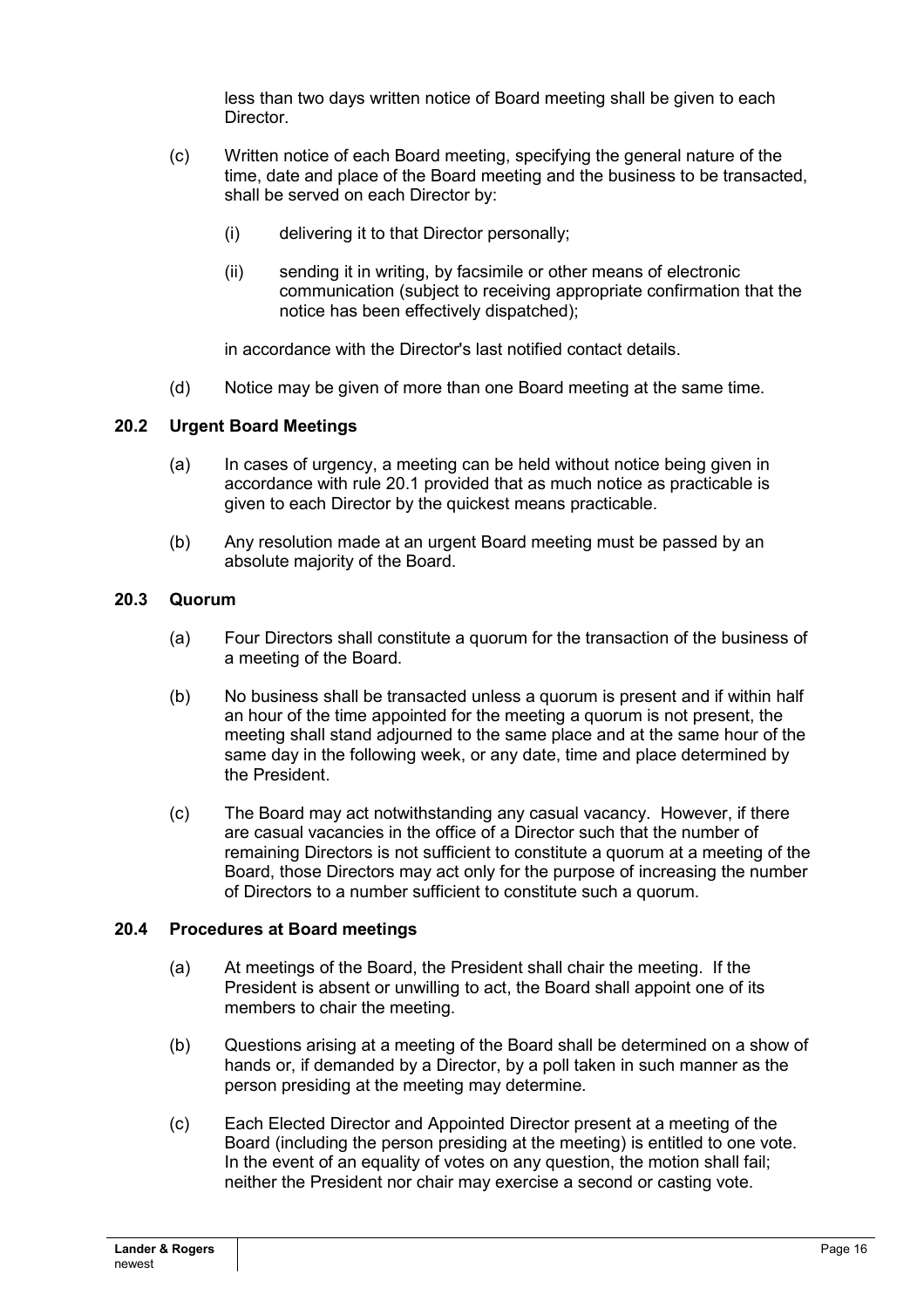- (d) Voting by proxy is not permitted.
- (e) A resolution in writing signed or assented to by facsimile or other form of electronic communication by all the voting Directors, shall be as valid and effectual as if it had been passed at a meeting of the Board duly convened and held. Any such resolution may consist of several documents in like form each signed by one or more of the Directors.
- (f) Without limiting the power of the Board to regulate its meetings as it thinks fit, a meeting of the Directors may be held where one or more of the Directors is not physically present at the meeting, provided that:
	- (i) all persons participating in the meeting are able to communicate with each other effectively, simultaneously and instantaneously whether by means of telephone or other form of communication;
	- (ii) notice of the meeting is given to all the Directors entitled to notice in accordance with the usual procedures agreed upon or laid down from time to time by the Board;
	- $(iii)$  in the event that a failure in communications prevents condition  $(i)$ from being satisfied by that number of Directors which constitutes a quorum, and none of such Directors are present at the place where the meeting is deemed by virtue of the further provisions of this rule to be held then the meeting shall be suspended until condition (i) is satisfied again. If such condition is not satisfied within fifteen minutes from the interruption the meeting shall be deemed to have terminated; and
	- (iv) any meeting held where one or more of the Directors is not physically present shall be deemed to be held at the place specified in the notice of meeting provided a Director is there present and if no Director is there present the meeting shall be deemed to be held at the place where the chairperson of the meeting is located.

## **20.5 Leave of absence**

- (a) The Board may grant a Director leave of absence from Board meetings for a period not exceeding three months.
- (b) The Board must not grant leave of absence retrospectively unless it is satisfied that it was not feasible for the Director to seek the leave in advance.

## **21. DIRECTORS' INTERESTS**

#### **21.1 Material Personal Interests**

- (a) A Director who has a material personal interest in a matter being considered at a Board meeting must disclose the nature and extent of that interest to the Board.
- (b) A Director with such a material personal interest must not:
	- (i) be present while the matter is being considered at the meeting; and
	- (ii) must not vote on the matter.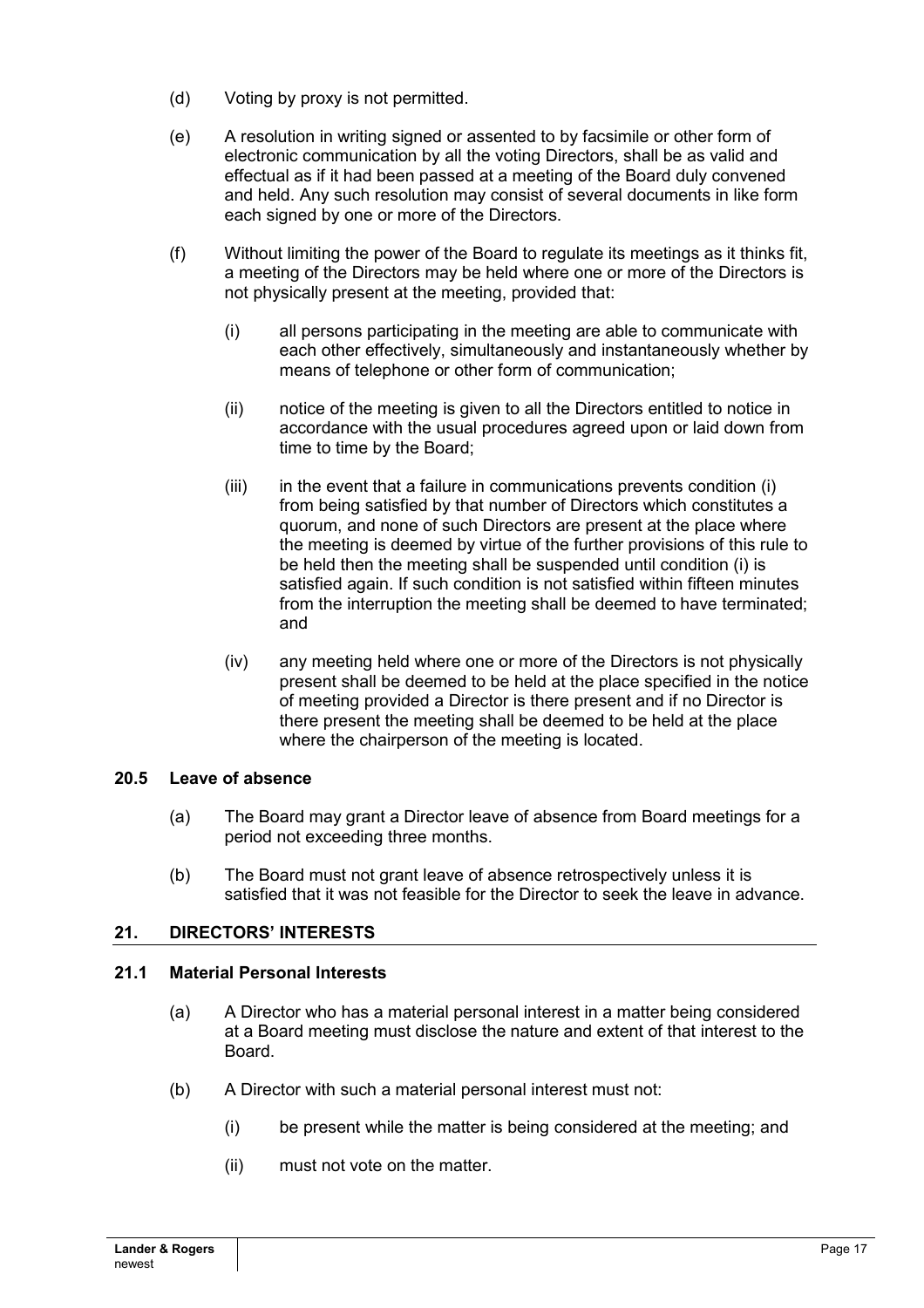- (c) This rule 21.1 does not apply to a material personal interest that:
	- (i) exists only because the Director belongs to a class of persons for whose benefit the Club is established; or
	- (ii) that the Director has in common with all, or a substantial proportion of the Members.
- (d) A general notice that a Director is to be regarded as having a material personal interest in a matter being considered is sufficient declaration for such Director and the said matter. After such general notice it is not necessary for such Director to give a special notice relating to the said matter.
- (e) It is the duty of the Chief Executive to record in the minutes any declaration made or any general notice as aforesaid given by a Director in accordance with this rule 21.1.

### **21.2 Financial Interest**

- (a) A Director is disqualified from:
	- (i) holding any place of profit or position of employment in the Club, or in any company or incorporated association in which the Club is a shareholder or otherwise interested; or
	- (ii) contracting with the Club either as vendor, purchaser or otherwise,

except with express resolution of approval of the Board. Any contract or arrangement in which any Director is in any way interested which is entered into by or on behalf of the Club without the approval of the Board, will be voided for such reason.

- (b) The nature of the financial interest of such Director must be declared by the Director at the meeting of the Board at which the contract or arrangement is first taken into consideration if the interest then exists, or in any other case at the first meeting of the Board after the acquisition of the interest.
- (c) A general notice that a Director is a member of any specified firm or company and is to be regarded as interested in all transactions with that firm or company is sufficient declaration under rule 21.2(b) for such Director and the said transactions. After such general notice it is not necessary for such Director to give a special notice relating to any particular transaction with that firm or company.
- (d) It is the duty of the Chief Executive to record in the minutes any declaration made or any general notice as aforesaid given by a Director in accordance with rule 21.2.

#### **21.3 Conflicts**

A Director, notwithstanding the interest, may be counted in the quorum present at any meeting but cannot vote in respect of any contract or arrangement in which the Director is interested. If the Director votes, the vote shall not be counted.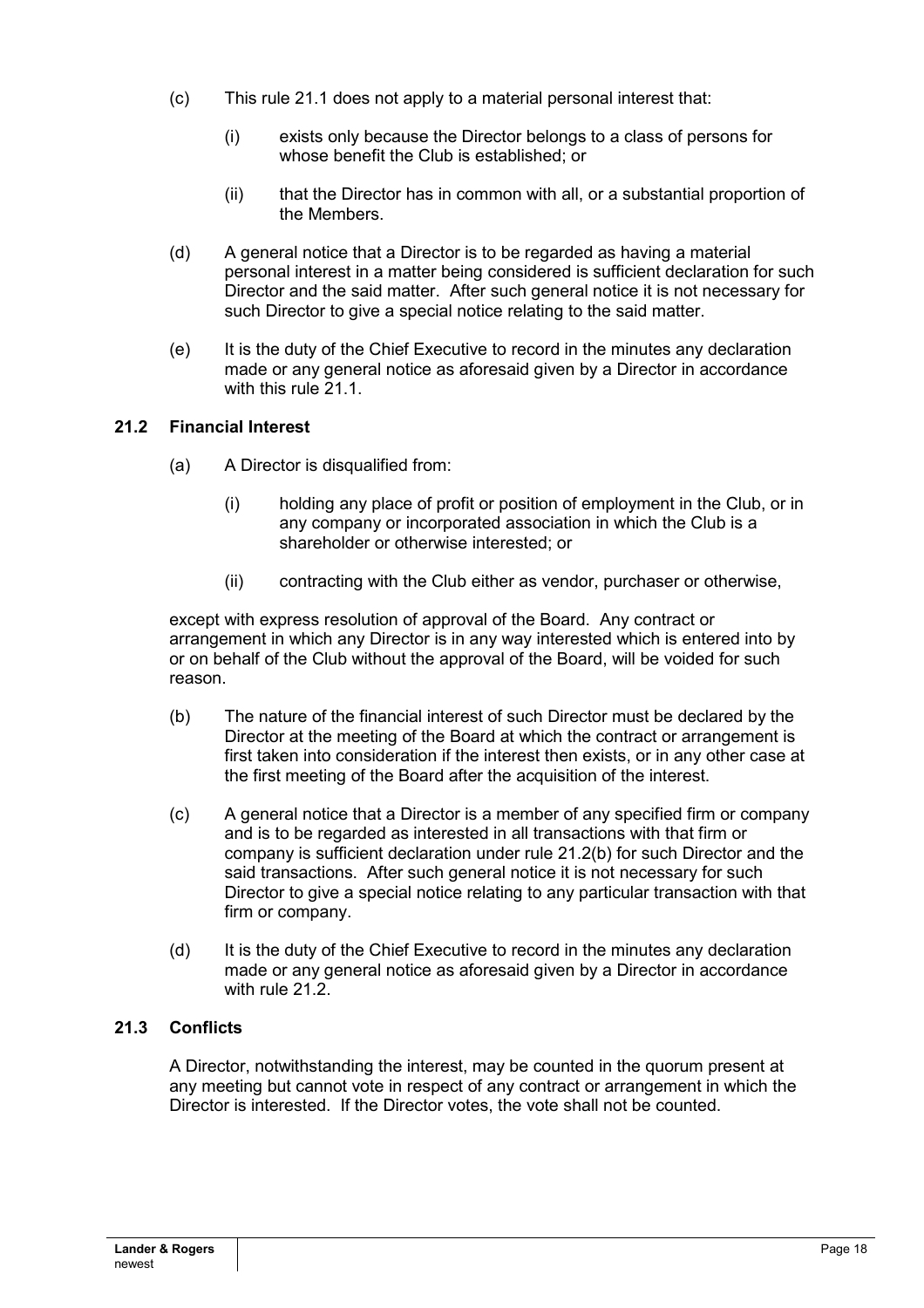### **22. DELEGATED POWERS**

#### **22.1 Board May Delegate Functions**

- (a) The Board may, by instrument in writing, create, establish or appoint special committees, individual officers and consultants to carry out specific duties and functions. In the establishing instrument, the Board may delegate such functions as are specified in the instrument, other than:
	- (i) this power of delegation; and
	- (ii) a function imposed on the Board or the executive officer by the Act, any other law, this Constitution, or by resolution of the Club in a General Meeting.
- (b) At any time the Board may, by instrument in writing, revoke wholly or in part any delegation made under this clause. It may amend or repeal any decision made by a body or person under this clause.

#### **22.2 Exercise of Delegated Functions**

- (a) A function, the exercise of which has been delegated under this clause, may, while the delegation remains unrevoked, be exercised from time to time in accordance with the terms of the delegation.
- (b) A delegation under this clause may be made subject to certain conditions or limitations regarding the exercise of any function. These may be specified in the delegation.

#### **22.3 Procedure of Delegated Entity**

#### **22.4 Committees**

- (a) As set out in rule 22.1, the Board may establish and delegate any of its functions, powers or duties (except this power to delegate) to such committees as it thinks fit. The Board may recall or revoke any such delegation or appointment and may amend or repeal any decision made by such committee.
- (b) The Board shall determine in writing the duties and powers afforded to any committee and the committee shall, in the exercise of such delegated powers, conform to any directions or Regulations that may be prescribed by the Board.
- (c) A Director or the Chief Executive shall be ex-officio members of any committee so appointed.

#### **22.5 Delegates of Clubs**

- (a) The Board shall appoint Delegates to attend meetings and events on its behalf from time to time. This shall include, but not be limited to, Bowls Victoria meetings and Region and Division meetings.
- (b) The Club shall advise Bowls Victoria prior to a relevant meeting or event who its Delegates will be. If the Club does not provide notification to Bowls Victoria, the President and secretary of the Club shall be deemed to be the Delegates.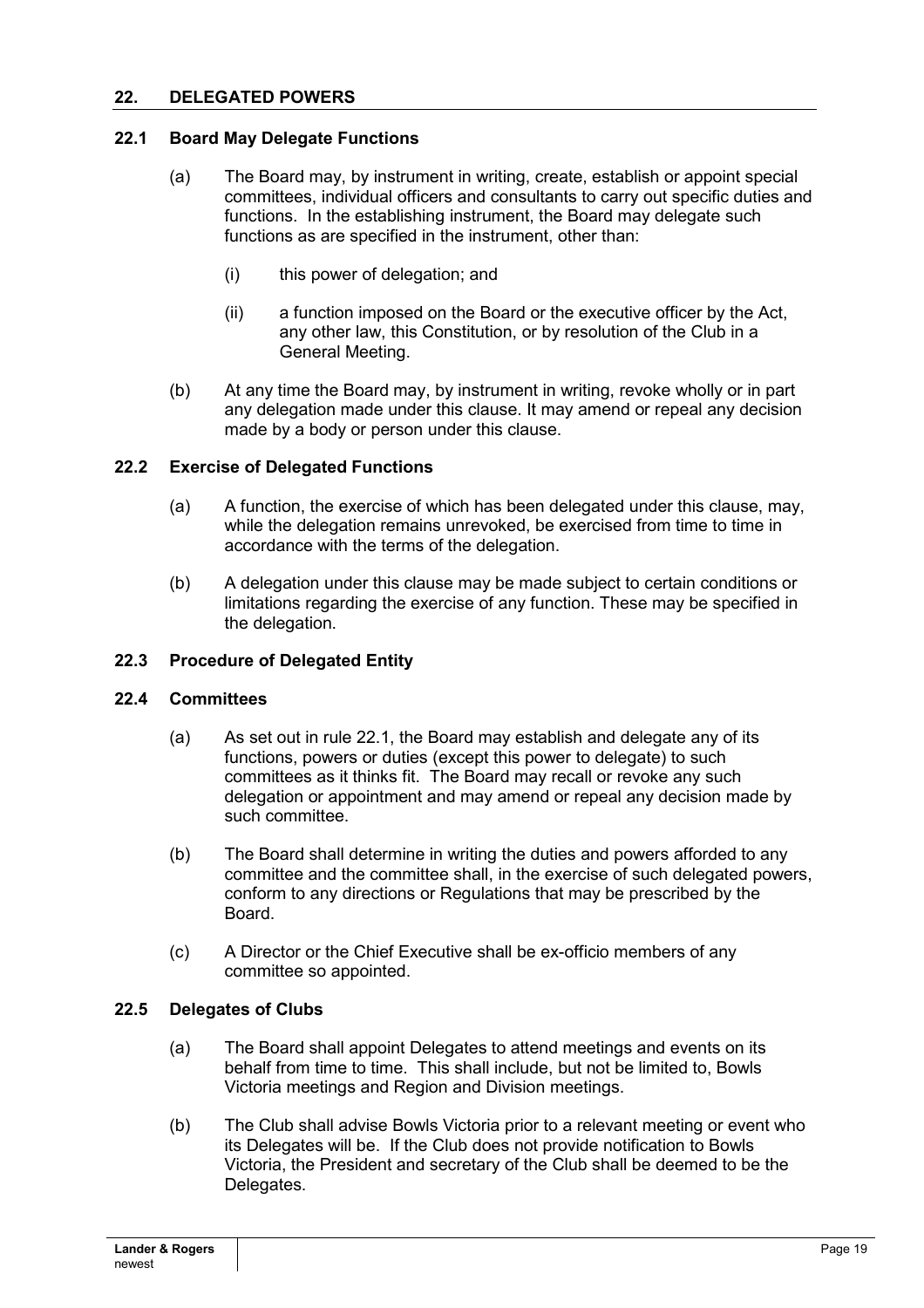#### **23. DUTIES**

### **23.1 General Duties**

- (a) As soon as practicable after being elected or appointed to the Board, each Director must become familiar with this Constitution and the Act.
- (b) The Board is collectively responsible for ensuring that the Club complies with the Act and that individual Directors comply with this Constitution.
- (c) In addition to any duties imposed by this Constitution, a Director must perform any other duties imposed from time to time by resolution at a General Meeting.
- (d) The Board must ensure that the Club complies with all requirements in the Act regarding financial statements.

#### **23.2 Secretary**

- (a) The Chief Executive shall act as secretary of the Club and shall be appointed by the Board for such term and upon such conditions as the Board thinks fit.
- (b) If the Club does not have a Chief Executive, the Board will determine from time to time whether the President or another person acts as the Club's secretary under the Act.
- (c) The secretary must give the registrar notice of his or her appointment within 14 days after the appointment.
- (d) If the position of secretary becomes vacant, the Board must appoint a person to the position within 14 days after the vacancy arises.

#### **23.3 Financial Duties**

- (a) The Board must:
	- (i) receive all moneys paid to or received by the Club and issue receipts for those moneys in the name of the Club; and
	- (ii) ensure that all moneys received are paid into the account of the Club within 5 working days after receipt;
	- (iii) make any payments authorised by the Club or by a General Meeting of the Club from the Club's funds;
	- (iv) ensure that the financial records of the Club are kept in accordance with the Act;
	- (v) coordinate the preparation of the financial statements of the Club and their submission to the Annual General Meeting of the Club;
	- (vi) ensure that at least two Directors have access to the accounts and financial records of the Club; and
	- (vii) keep in their custody or under their control:
		- (A) the financial records for the current financial year; and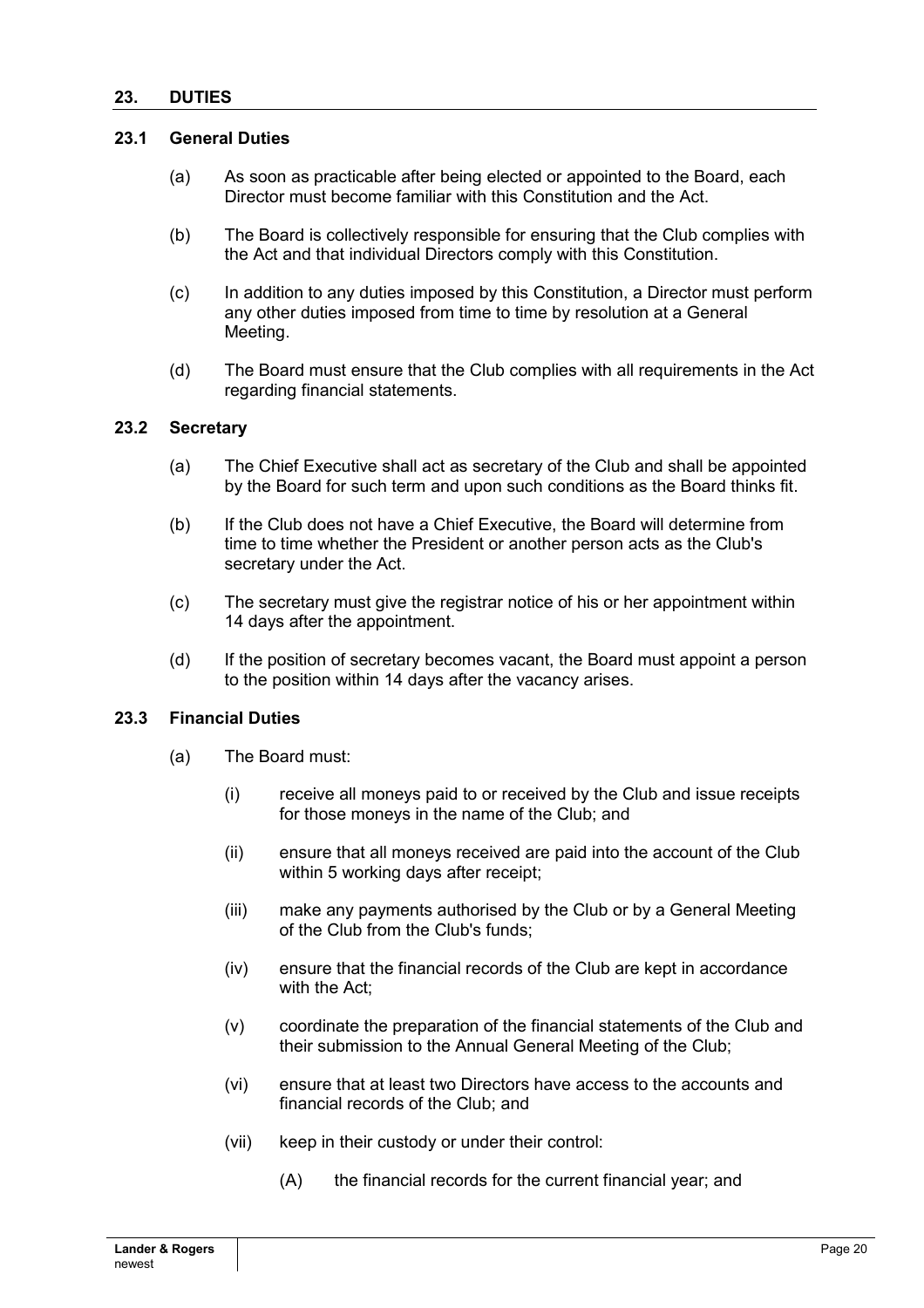- (B) any other financial records as authorised by the Board.
- (b) The Board may allocate responsibility for the financial duties described at rule 23.3(a) to a portfolio or Director in accordance with rule 17.2(c).

#### **24. MINUTES OF BOARD MEETINGS**

- (a) The Board must ensure that minutes are taken and kept of each Board meeting.
- (b) The minutes must record:
	- (i) the business considered at the meeting;
	- (ii) any resolution on which a vote is taken and the result of the vote; and
	- (iii) any interest declared under rules 21.1 or 21.2.

#### **PART V - MISCELLANEOUS**

#### **25. LIQUOR LICENCE**

#### **25.1 Receipts for the supply of liquor**

The Club must not pay any amount to an officer or servant of the Club by way of commission or allowance from the receipts of the Club for the supply of liquor.

#### **25.2 Management of the Club**

In accordance with rule 17, the Directors constitute the management committee of the Club and have responsibility for the affairs of the Club.

#### **25.3 Guests**

- (a) A visitor to the Club must not be supplied with liquor in the Club premises unless the visitor is a guest in the company of a Member.
- (b) A person can not:
	- (i) be admitted as an honorary member or temporary member of the Club; or
	- (ii) be exempted from the obligation to pay the ordinary subscription for membership of the Club,

unless the person is of a class specified in the rules and the admission or exemption is in accordance with the rules.

#### **25.4 Register of guests**

Where a guest in the company of a Member is admitted to any part of the licensed premises, the Chief Executive shall keep on the Club premises a register of such a guest and such register must contain the:

- (a) name and address of each guest; and
- (b) date on which each guest attended the premises.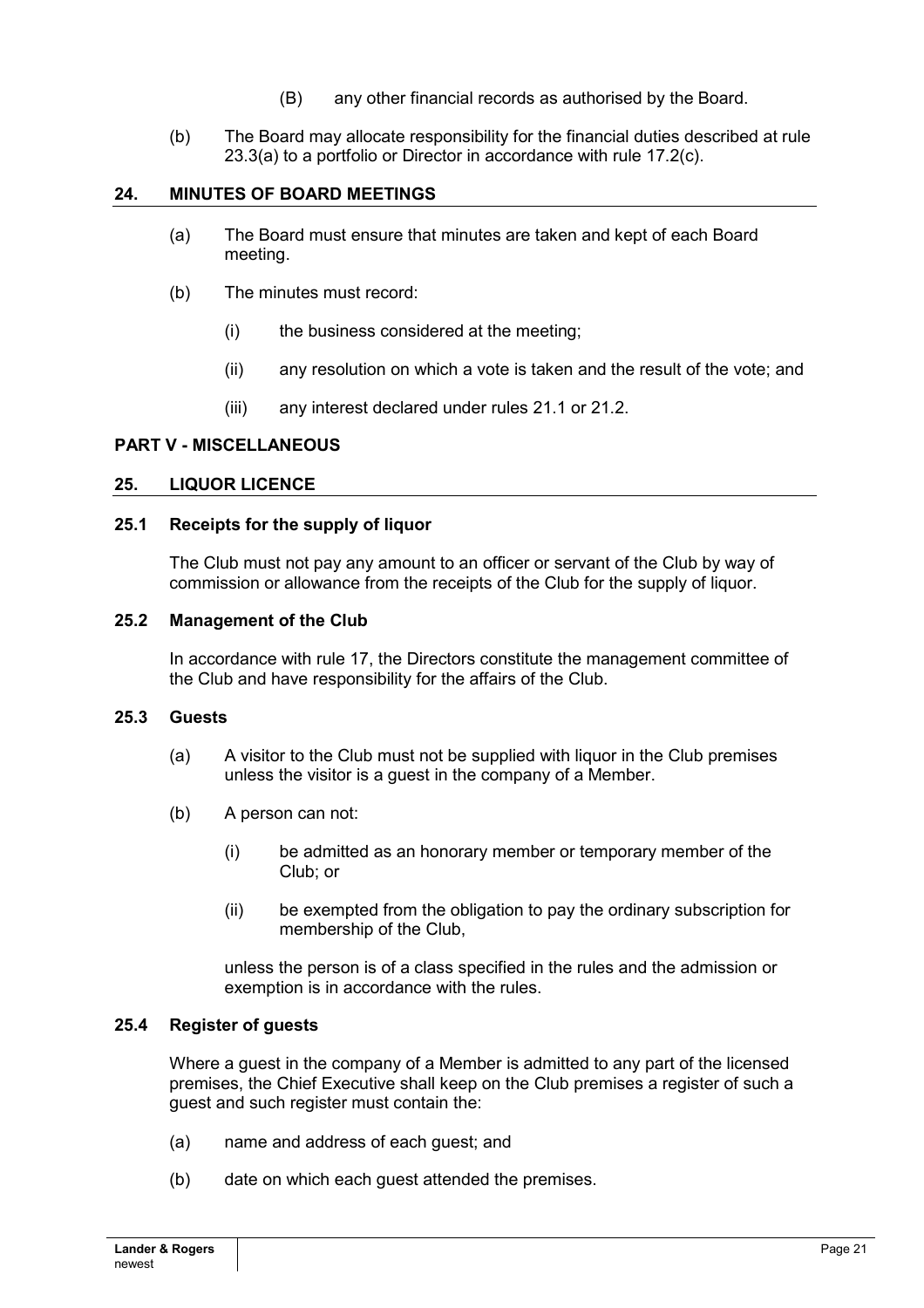#### **26. GRIEVANCE PROCEDURES**

- (a) The grievance procedure set out in this rule applies to disputes under this Constitution between:
	- (i) a Member and another Member; or
	- (ii) a Member and the Club.
- (b) The parties to the dispute must meet and discuss the matter in dispute, and, if possible, resolve the dispute within fourteen days after the dispute comes to the attention of all of the parties.
- (c) If the parties are unable to resolve the dispute at the meeting, or if a party fails to attend that meeting, then the parties must, within 10 days, hold a meeting in the presence of a mediator.
- (d) The mediator must be:
	- (i) a person chosen by agreement between the parties; or
	- (ii) in the absence of agreement:
		- (A) in the case of a dispute between a Member and another Member, a person appointed by the Board; or
		- (B) in the case of a dispute between a Member and the Club, a person who is a mediator appointed or employed by the Dispute Settlement Centre of Victoria (Department of Justice).
- (e) A Member can be a mediator.
- (f) The mediator cannot be a Member who is a party to the dispute.
- (g) The parties to the dispute must, in good faith, attempt to settle the dispute by mediation.
- (h) The mediator, in conducting the mediation, must:
	- (i) give the parties to the mediation process every opportunity to be heard; and
	- (ii) allow due consideration by all parties of any written statement submitted by any party; and
	- (iii) ensure that natural justice is accorded to the parties to the dispute throughout the mediation process.
- (i) The mediator must not determine the dispute.
- (j) If the mediation process does not result in the dispute being resolved, the parties may seek to resolve the dispute in accordance with the Act or otherwise at law.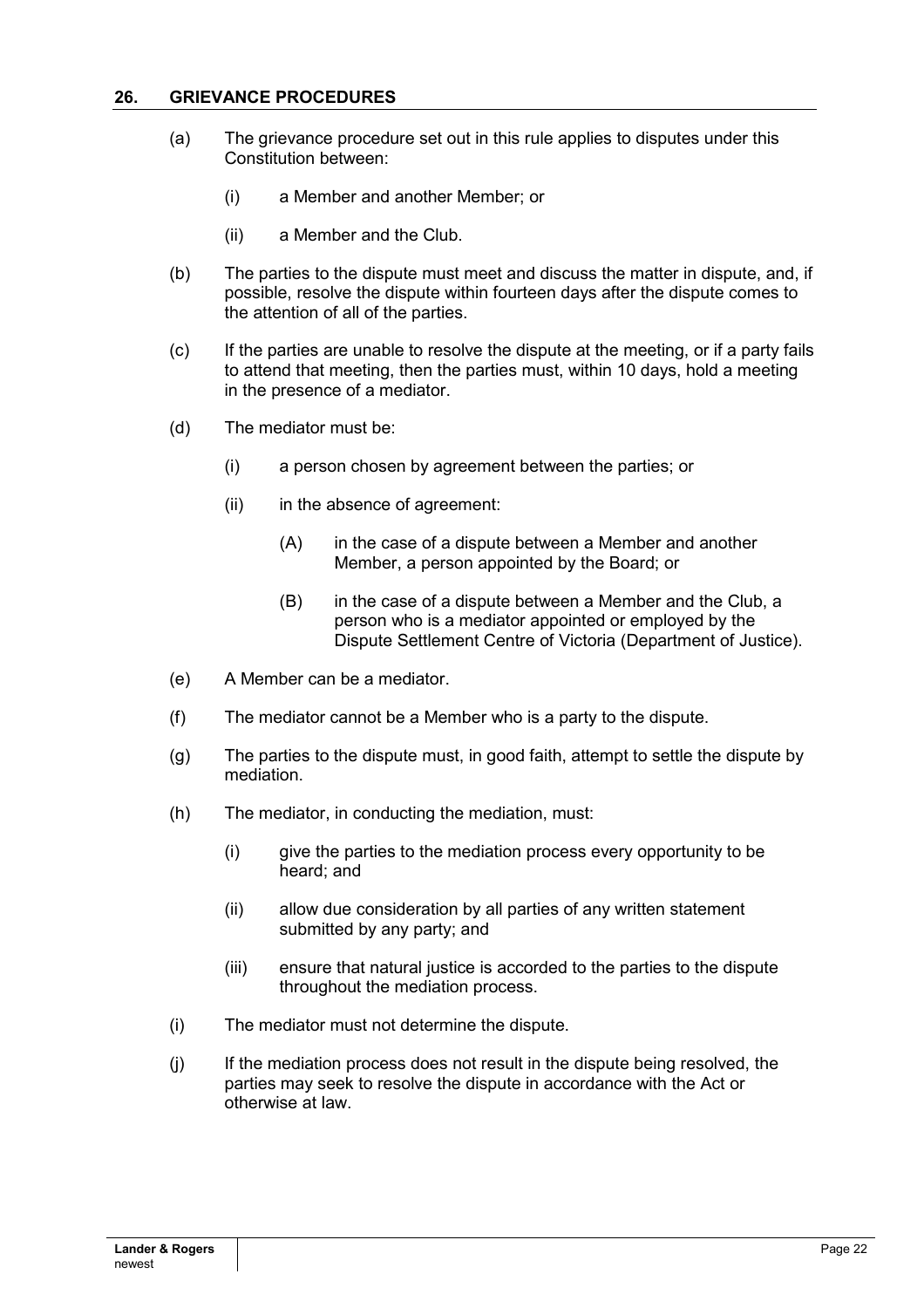### **27. SOURCES OF FUNDS**

The funds of the Club shall be derived from Annual Subscriptions, donations and such other sources as the Board determines.

#### **28. MANAGEMENT OF FUNDS**

- (a) The Club must open an account with a financial institution from which all expenditure of the Club is made and into which all of the Club's revenue is deposited.
- (b) The Board may authorise one Director to expend funds on behalf of the Club up to a specified limit without requiring approval from the Board for each item on which the funds are expended. This may be as a part of a designated portfolio in accordance with rule 17.2(c).
- (c) All funds of the Club must be deposited into the financial account of the Club no later than five working days after the receipt.
- (d) With the approval of the Board, one Director may maintain a cash float provided that all money paid from or paid into the float is accurately recorded at the time of the transaction. This may be as a part of a designated portfolio in accordance with rule 17.2(c).

#### **29. APPLICATION OF INCOME**

- (a) The income and property of the Club shall be applied solely towards the promotion of the purposes of the Club as set out in this Constitution.
- (b) No portion of the income or property of the Club shall be paid or transferred, directly or indirectly by way of dividend, bonus or otherwise to any Member, but this shall not preclude payment to a Member in good faith for expenses incurred or services rendered.

## **30. SIGNING OF NEGOTIABLE INSTRUMENTS**

All cheques and other negotiable instruments shall be signed by two Directors or in such other manner approved by the Board from time to time.

#### **31. COMMON SEAL**

- (a) The Club may have a Seal upon which its corporate name shall appear in legible characters.
- (b) The Seal shall not be used without the express authorisation of the Board. Every use of the Seal shall be recorded in the Club's minute book. Two directors must witness every use of the Seal, unless the Board determines otherwise.

#### **32. REGISTERED ADDRESS**

The registered address of the Club is:

(a) the address determined from time to time by resolution of the Board; or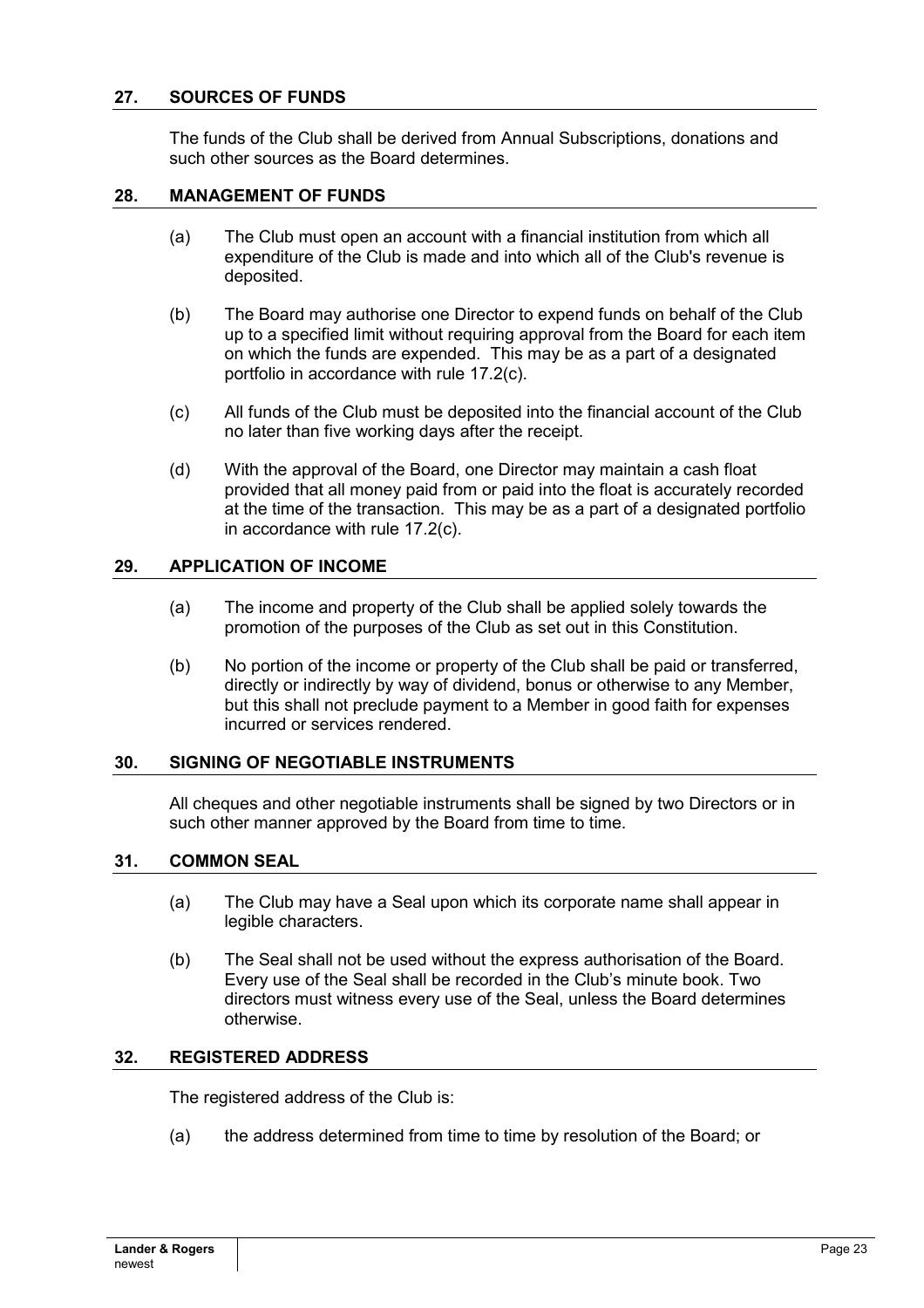(b) if the Board has not determined an address to be the registered address, the postal address of the secretary.

#### **33. ALTERATION OF CONSTITUTION**

This Constitution shall not be altered except by Special Resolution in accordance with the Act.

#### **34. DISSOLUTION**

- (a) The Club may be wound up voluntarily by special resolution.
- (b) In the event of the Club being wound up, the liability of the Member shall be limited to any outstanding monies due and payable to the Club, including the amount of the Annual Subscription payable in respect of the current Financial Year. No other amount shall be payable by the Member.
- (c) If upon winding up or dissolution of the Club, there remains, after satisfaction of all its debts and liabilities, any property, the same shall not be paid to or distributed amongst the Members, but shall be given or transferred to some other organisation having purposes similar to the purposes of the Club and which prohibits the distribution of its or their income and property among its or their members and which is also not carried on for the profit or gain to its members. Such body or bodies to be determined by the Members at or before the time of dissolution, and in default thereof by such judge of the Supreme Court of Victoria as may have or acquire jurisdiction in the matter.

### **35. INDEMNITY**

- (a) Every Director and employee of the Club shall be indemnified out of the property and assets of the Club against any liability incurred by him/her in his/her capacity as Director or employee in defending any proceedings, whether civil or criminal, in which judgment is given in his or her favour or in which he or she is acquitted or in connection with any application in relation to any such proceedings in which relief is granted to him or her by the Court.
- (b) The Club shall indemnify its Directors and employees against all damages and costs (including legal costs) for which any such Directors or employee may be or become liable to any third party in consequence of any act or omission except wilful misconduct:
	- (i) in the case of a Director, performed or made whilst acting on behalf of and with the authority, express or implied of the Club; and
	- (ii) in the case of an employee, performed or made in the course of, and within the scope of his or her employment by the Club.

## **36. SERVICE OF NOTICES**

- (a) Notices may be given to Members by sending the notice by post or facsimile transmission or where available, by electronic mail, to the Member's address or facsimile number or electronic mail address shown in the Register.
- (b) Where a notice is sent by post, service of the notice shall be deemed to be effected at the time the letter would have been delivered in the ordinary course of post.